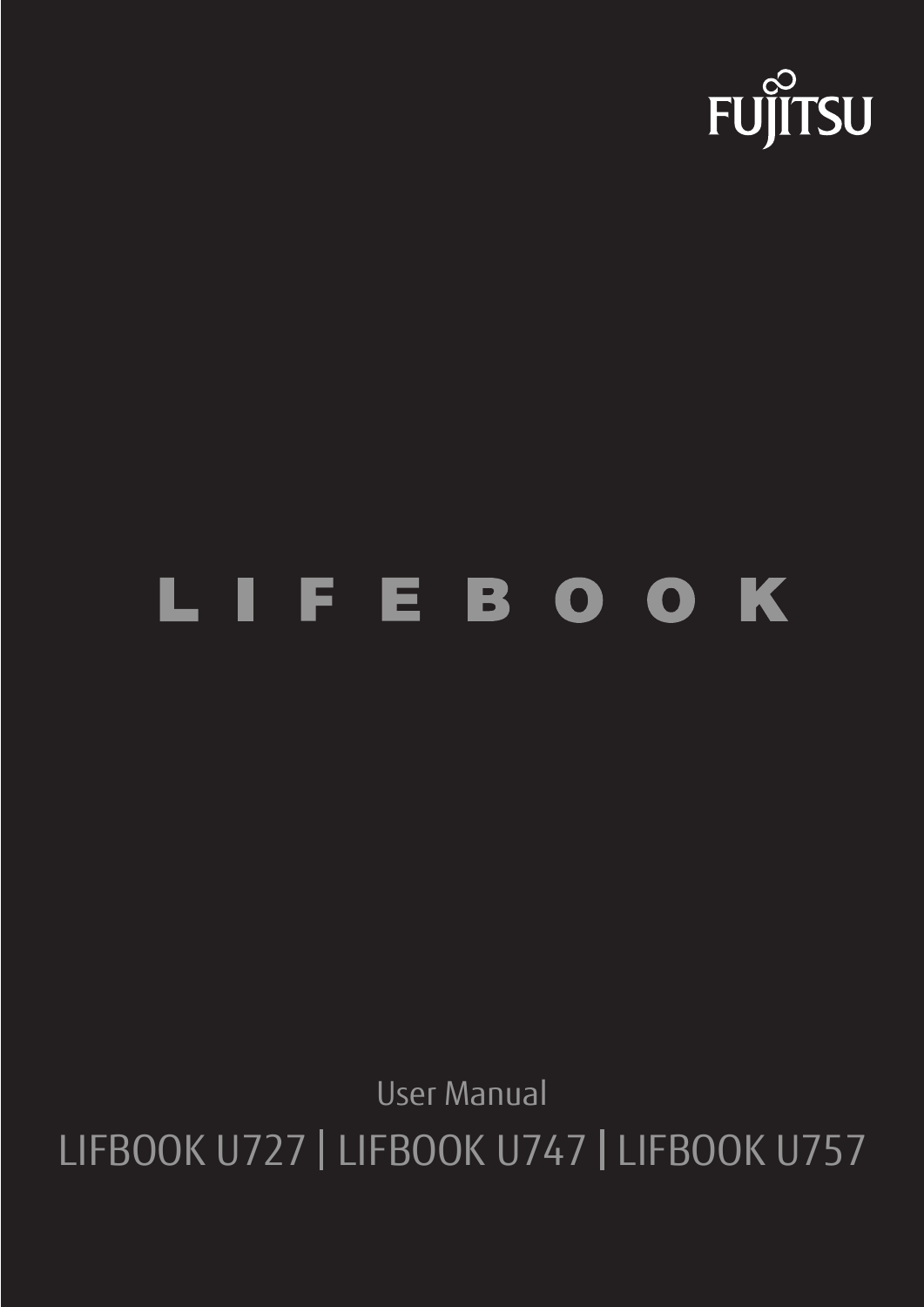## **Copyright**

Fujitsu Limited has made every effort to ensure the accuracy and completeness of this document. However, as ongoing development efforts are continually improving the capabilities of our products, we cannot guarantee the accuracy of the contents of this document. We disclaim liability for errors, omissions or future changes.

LIFEBOOK is a trademark of Fujitsu Limited.

Microsoft, Windows, MS and Windows 10 are registered trademarks of the Microsoft Corporation of the United States in the United States and other countries.

Phoenix is a registered trademark of Phoenix Technologies Corporation of the United States.

Copyright© Microsoft Corporation 2017, All rights reserved.

Copyright© Phoenix Technologies, Ltd. 2017, All rights reserved.

Other product names are trademarks or registered trademarks of their respective companies.

Copyright Fujitsu Limited © 2017. All rights reserved. No part of this publication may be copied, reproduced or translated, without the prior written consent of Fujistu Limited. No part of this publication may be stored or transmitted in any electronic form without the written consent of Fujitsu Limited.

This device complies with Part 15 of the FCC rules. Opeartions are subject to the following two conditions:

- (1) This device may not be allowed to cause harmful interferance.
- (2) This device must accpet any interference recevied, inclusding interference that may cause indesired operation.



HIGH-DEFINITION MULTIMEDIA INTERFACE

The terms HDMI and HDMI High-Definition Multimedia Interface, and the HDMI Logo are trademarks or registered trademarks of HDMI Licensing, LLC in the United States and other countries.

Website: http://hk.fujitsu.com/pc



**DECLARATION OF CONFORMITY**

according to FCC Part 15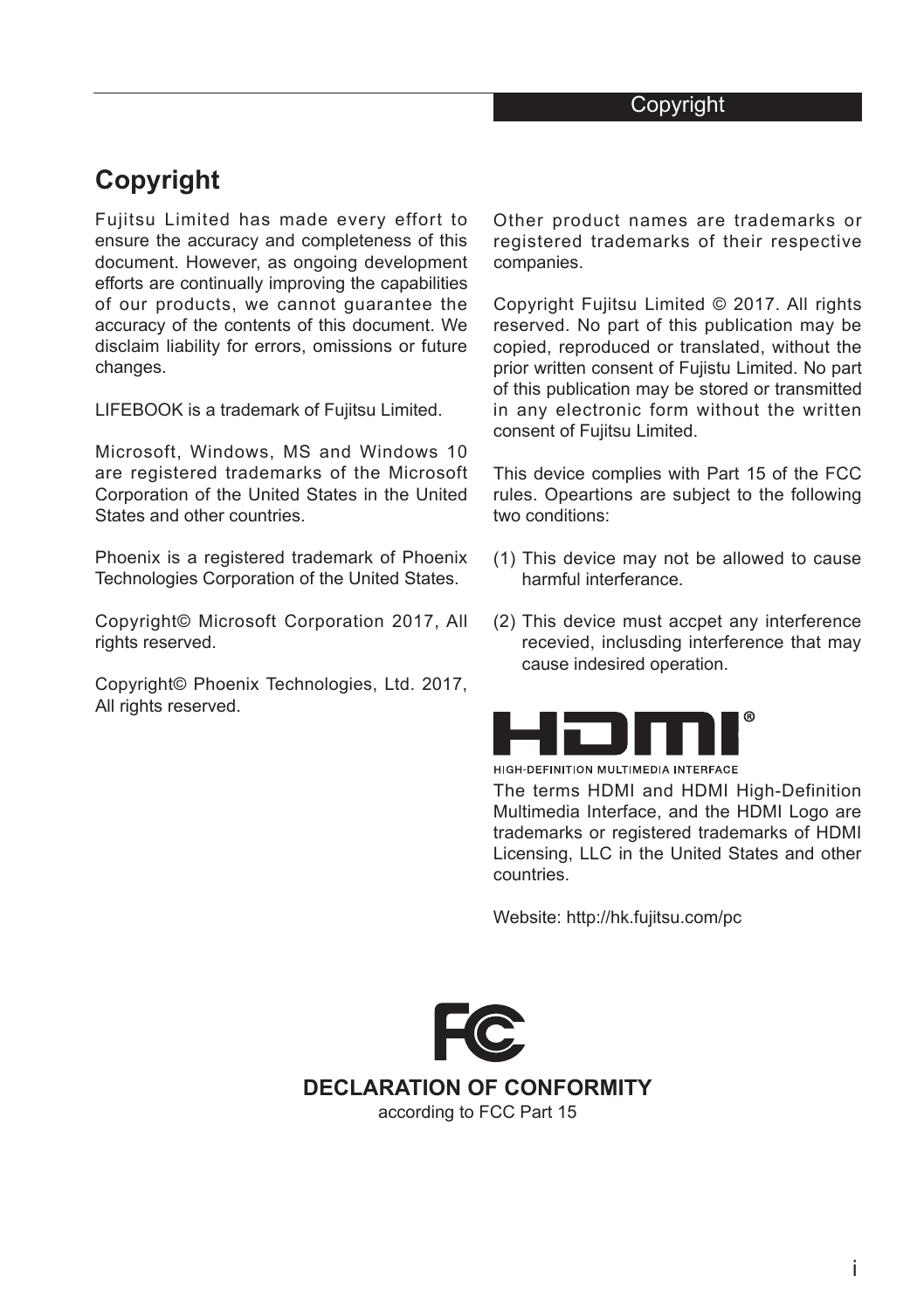## **IMPORTANT SAFETY INSTRUCTIONS**

- 1. Read these instructions carefully. Save these instructions for future reference.
- Follow all warnings and instructions marked 2. on the product.
- 3. Unplug this product from the wall outlet before cleaning. Do not use liquid cleaners or aerosol cleaners. Use a damp cloth for cleaning.
- 4. Do not use this product near water.
- 5. Do not place this product on an unstable cart, stand or table. The product may drop, causing serious damage to the product.
- 6. Slots and openings in the cabinet and the back or bottom are provided for ventilation; to ensure reliable operation of the product and to protect it from overheating, these openings must not be blocked or covered. The openings should never be blocked by placing the product on a bed, sofa, rug or other similar surface. This product should never be placed near or over a radiator or heat register or in a built-in installation unless proper ventilation is provided.
- 7. This product should be operated from the type of power indicated on the marking label. If you are not sure of the type of power available, consult your dealer or local power company.
- 8. Do not allow anything to rest on the power cord. Do not locate this product where persons will walk on the cord.
- 9. If an extension cord is used with this product, make sure that the total ampere rating of the equipment plugged into the extension cord does not exceed the extension cord ampere rating. Also make sure that the total rating of all products pugged into the wall outlet does not exceed 15 amperes.
- 10. Never push objects of any kind into this product through cabinet slots as they may touch dangerous voltage points that could result in a fire or electric shock. Never spill liquid of any kind on the product.
- 11. Do not attempt to service this product yourself, as opening or removing covers may expose you to dangerous voltage points or other risks. Refer all servicing to qualified service personnel.
- 12. Unplug this product from the wall outlet and refer servicing to qualified service personnel under the following conditions:
	- a. When the power cord or plug is damaged or frayed.
- b. If liquid has been spilled into the product.
- c. If the product has been exposed to rain or water
- d. If the product dose not operate normally when the operating instructions are followed. Adjust only those controls that are covered by the operating instructions since improper adjustment of other controls may result in damage and will often require extensive work by a qualified technician to restore the product to normal condition.
- e. If the product has been dropped or the cabinet has been damaged.
- f. If the product exhibits a distinct change in performance, indicating a need for service.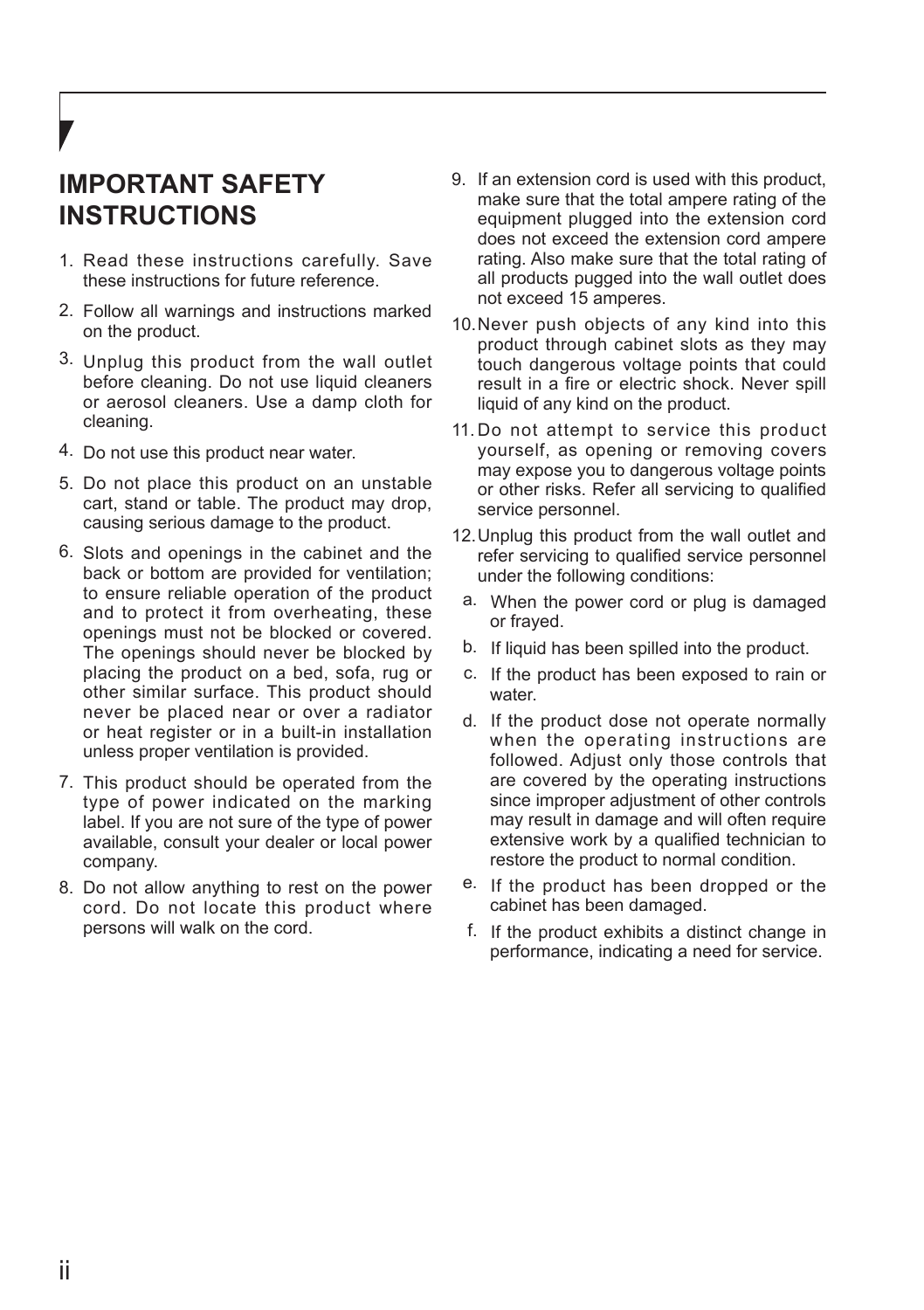- **CAUTION: When replacing the battery,**  13. **be sure to install it with the polarities in the correct position. There is a danger of explosion if the battery is replaced with an incorrect type or is mistreated. Do not recharge, disassemble or dispose of in fire. Replace only with the same or equivalent type recommended by the manufacturer. Dispose of the used battery according to the manufacturer's instructions.**
- Use only the proper type of power cord set 14. (provided in the accessories box) for this unit. It should be detachable type and with respective certifi cation.

## POINT

The point icon highlights information that will enhance your understanding of the subject material.

## WCAUTION

The caution icon highlights information that is important to the sae operation of your computer, or to the integrity of your files. Please read all caution information carefully.



## WARNING

The warning icon highlights information that can be hazardous to either you, your computer, or your files. Please read all warning information carefully.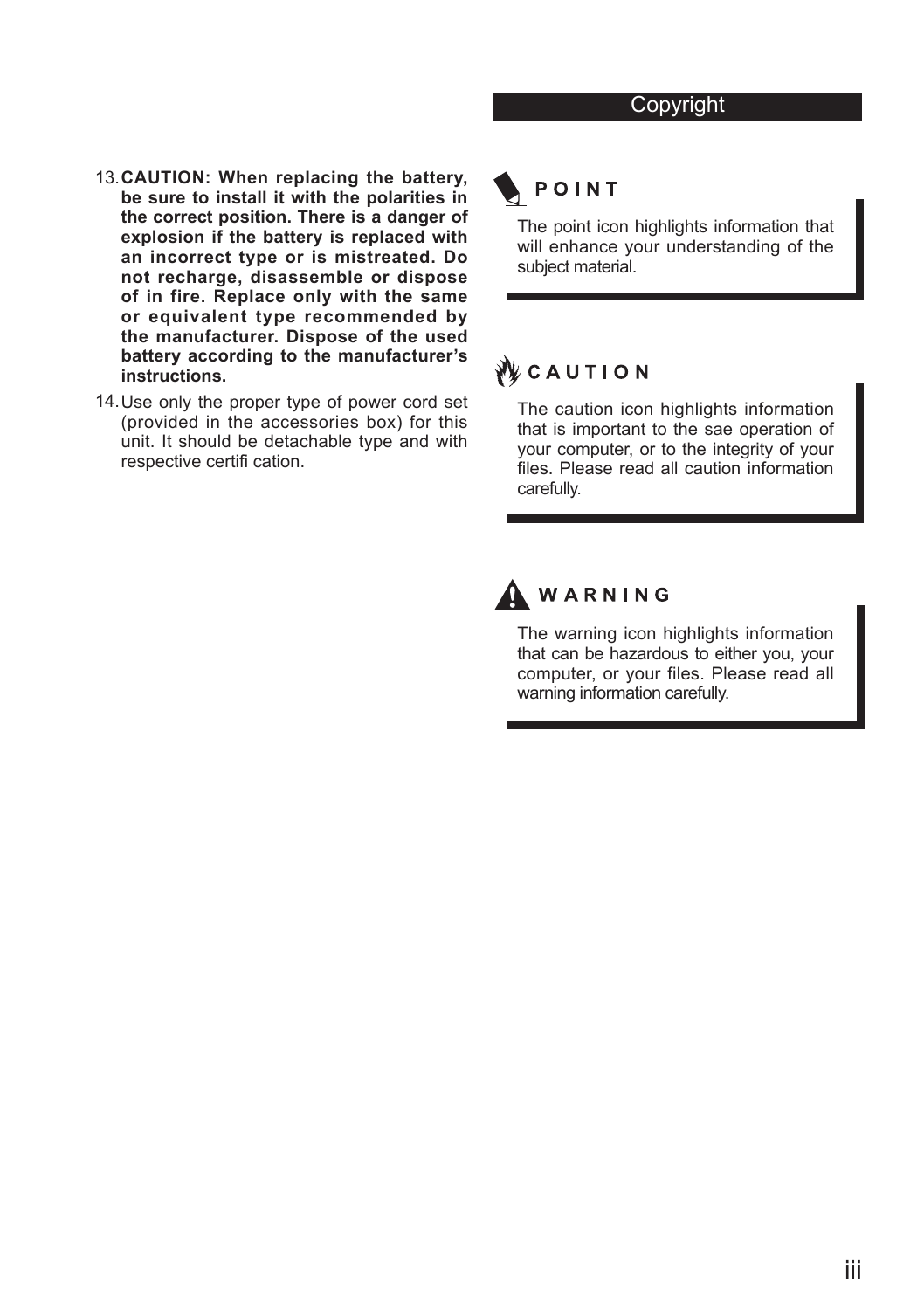## CAUTION

Changes or modifications not expressly approved by Fujitsu could void this user's authority to operate the equipment.

## **FCC NOTICES**

#### **Notice to Users of Radios and Television**

These limits are designed to provide reasonable protection against harmful interference in a residential installation. This equipment generates, uses, and can radiate radio frequency energy and, if not installed and used in accordance with the instructions, may cause harmful interference to radio communications. However, there is no guarantee that interference will not occur in a particular installation. If this equipment does cause harmful interference to radio or television reception, which can be determined by turning the equipment off and on, the user is encouraged to try to correct the interference by one or more of the following measures:

- Reorient or relocate the receiving antenna.
- Increase the separation between the equipment and receiver.
- Connect the equipment into an outlet that is on a different circuit than the receiver.
- Consult the dealer or an experienced radio/ TV technician for help.

Shielded interconnect cables must be employed with this equipment to ensure compliance with the pertinent RF emission limits governing this device.

#### **Notice to Users of the US Telephone Network\***

Your Stylistic maybe supplied with an internal modern which complies with Part 68 of the FCC rules. On this Tablet PC is a label that contains the FCC Registration Number and the Ringer Equivalence Number(REN) for this equipment

among other information. If requested the user must provide their telephone company with the following information:

- 1. The telephone number to which the Tablet PC is connected.
- 2. The Ringer Equivalence Number(REN) for this equipment.
- 3. That the equipment requires a standard modualar jack type USOC RJ-11C which is FCC Part 68 compliant.
- 4. The FCC Registration Number.

This equipment is designed to be connected to the telephone network or premises wiring using a standard modular jack type USOC RJ-11C which is FCC Part 68 68 compliant and a line cord between the modem and the telephone network with a minimum of 26AWG.

The REN is used to determine the number of devices that you may connect to your telephone line and still have all of those devices ring when your number is called. Too many devices on one line may result in failure to ring in response to an incoming call. In most, but not all, areas the sum of the RENs of all of the devices should not exceed five(5). To be certain of the number of devives you may connect to your line, as determined by the RENs, contact your local telephone company.

If this equipment causes harm to the telephone network your telephone company may discontinue your service temporarily. If possible, they will notify you in advance. If advance notice is not practical they will notify you as soon as possible. You will also be advised of your right to file a complaint with the FCC.

This fax modem also complies with fax branding requirements per FCC Part 68.

Your telelphone company will probably ask you to disconnect this equipment from the telephone network until the problem is corrected and you are sure that the equipment is not malfunctioning.

\*For model with modern only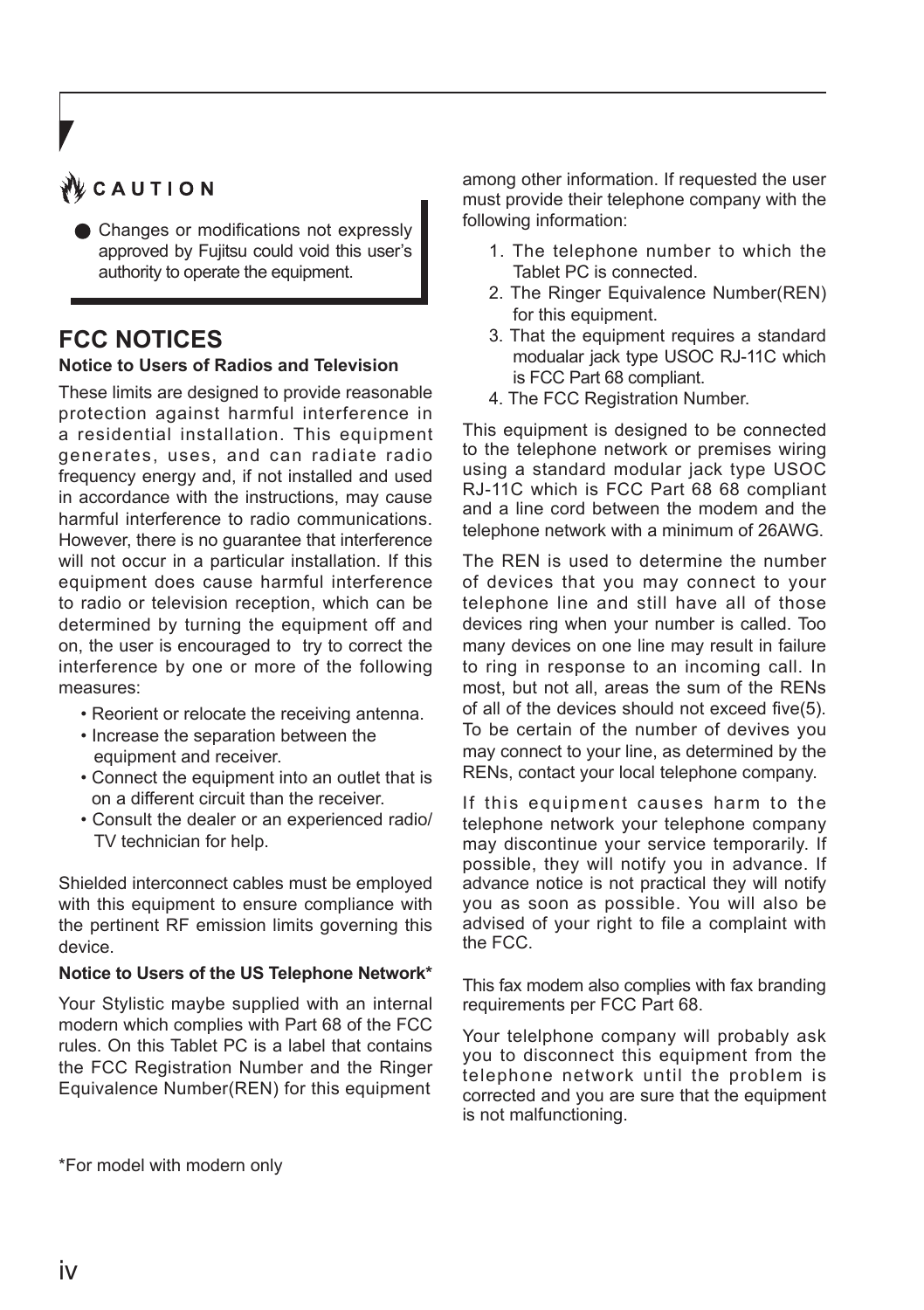This equipment may not be used on telephone provided by your telephone company. Connection to party lines is subject to state tariffs. Contact your state's public utility commission, public service commission or corporation commission for more information.

This equipment includes automatic dialing capability. When programming and/or making test calls to emergency numbers:

- Remain on the line and briefly explain to the dispatcher the reason for the call.
- Perform such activities in off-peak hours, such as early morning or late evening.

FCC rules prohibit the use of non-hearing aid compatible telephones in the following locations or applications:

- All public or semipublic coin-operated or credit card telephones.
- Elevators, highways, tunnels ( automobile, subway, railroad or pedestrian) where a person with impaired hearing might be isolated in an emergency.
- Places where telephones are specifically installed to alert emergency authorities such as fire, police or medical assistance personnel.
- Hospital rooms, residential health care facilities, convalescent homes and prisons.
- Workstations for the hearing impaired.
- Hotel, motel or apartment lobbies.
- Stores where telephones are used by patrons to order merchandise.
- Public transportation terminals where telephones are used to call taxis or to reserve lodging or rental cars.
- In hotel and motel rooms as at least ten percent of the rooms must contain hearing aid compatible telephones or jacks for plug-in hearing aid compatible telephones which will be provided to hearing impaired customers on request.

### **DOC (INDUSTRY CANADA) NOTICES**

#### **Notice to Users of Radios and Television**

This Class B digital apparatus meets all requirements of the Canadian Interference Causing Equipment Regulations.

#### **Notice to Users of the Canadian Telephone Network\***

The Canadian Industry Canada label identifies certified equipment. This certification means that the equipment meets certain telecommunications network protective, operational, and safety requirements. The Department dose not guarantee the equipment will operate to the user's satisfaction.

Stylistic is supplied with an internal modem complies which complies with the Industry Canada certification standards for telecommunication network protection and safety requirements. Before connecting this equipment to a telephone line the user should ensure that it is permissible to connect this equipment to the local telecommunication facilities. The user should be aware that compliance with the certification standards does not prevent service degradation in some situations.

Repairs to telecommunication equipment should be made by a Canadian authorized maintenance facility. Any repairs of alterations not expressly approved by Fujitsu or any equipment failures may give the telecommunication company cause to request the user to disconnect the equipment from the telephone line.

The connecting arrangement code for this equipment is CA11A.

The Load Number assigned to each telephone terminal device denotes the percentage of the total load to be connected to a telephone loop or circuit which is used by the device to prevent overloading. The termination on a loop may consist of any combination of devices such that the total of the load numbers of all devices does not exceed 100.

\* For model with modem only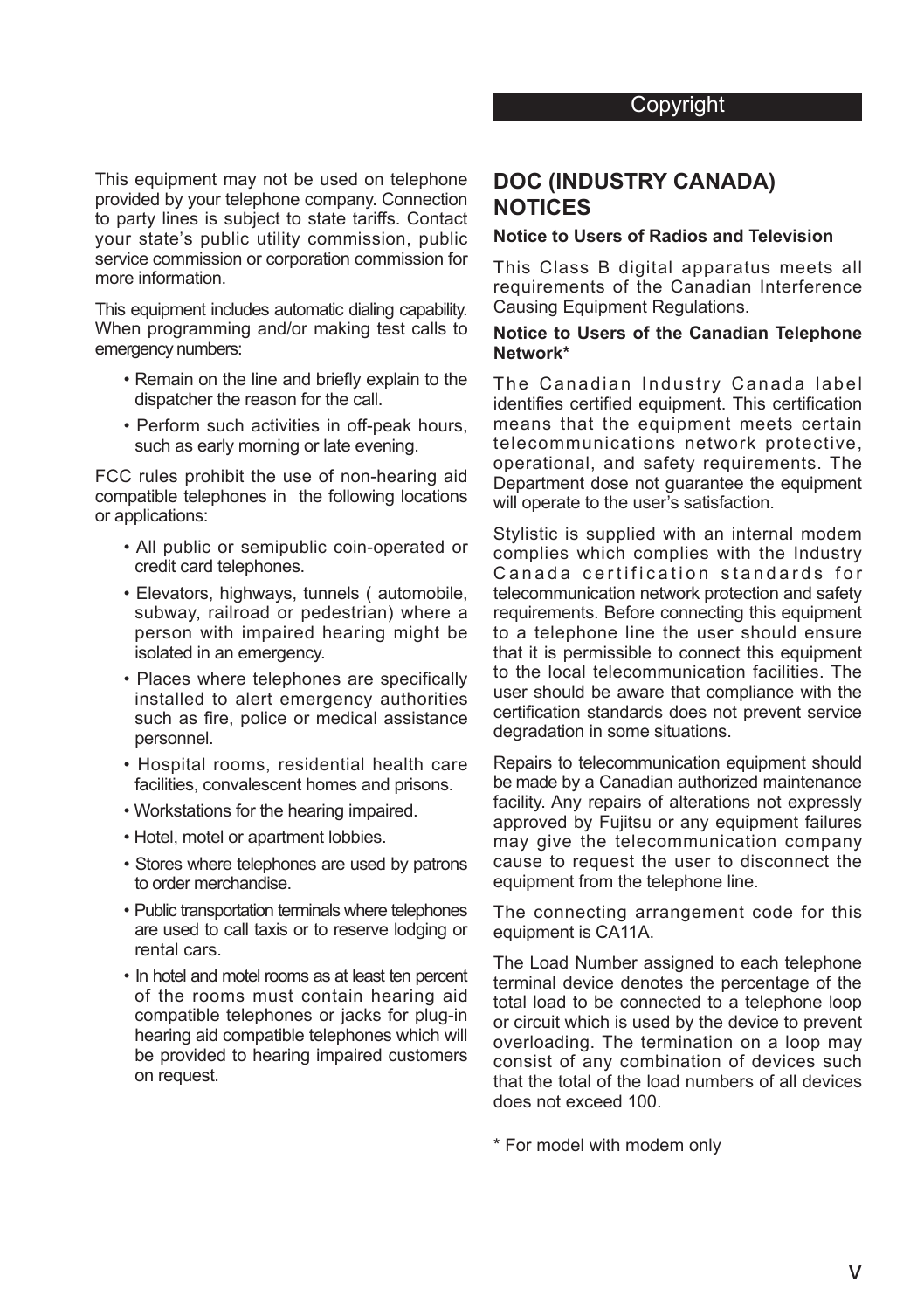

#### **ENERGY STAR® Compliance Notice to Users of Radios and Television**

(The following is pending certificationattime o f publication). Your Fujitsu system is an ENERGY STAR® qualifi ed mobile PC. By choosing a computer with the latest energysaving technology, you're helping to preserve our environment for future generations.ENERGY STAR is a joint program of the U.S. Environmental Protection Agency, U.S. Department of Energy, Natural Resources Canada, and other governments around the world helping us save money while protecting the environment through energy effi cient products and practices. With energy costs and global warming top-of-mind for consumers, Fujitsu is committed to offering solutions that help consumers conserve energy and improve the quality of our environment.

#### **Sleep Mode**:

You will notice that your computer is initially set so that the display turns off after 15 minutes of user inactivity, and the computer goes into Sleep mode after 20 minutes of user inactivity. When going into Sleep mode, the computer also reduces the speed of any active Ethernet network links. To "wake" the computer from Sleep mode, press the Suspend/ Resume Button.

#### **Energy saving benefits:**

Fujitsu ENERGY STAR qualifi ed mobile PCs use about half as much electricity as standard equipment – saving half in utility costs. But more than that, ENERGY STAR also makes a difference for the environment. Did you know that the average house can be responsible for twice the greenhouse gas emissions as the average car? Thats because every time you flip on a light switch, run your dishwasher, or turn on your PC, you use energy, which means more greenhouse gas emissions from power plants. So the more energy we can save through energy effi ciency, the more we help to reduce greenhouse gases and the risks of global warming. To learn more about the important ENERGY STAR program,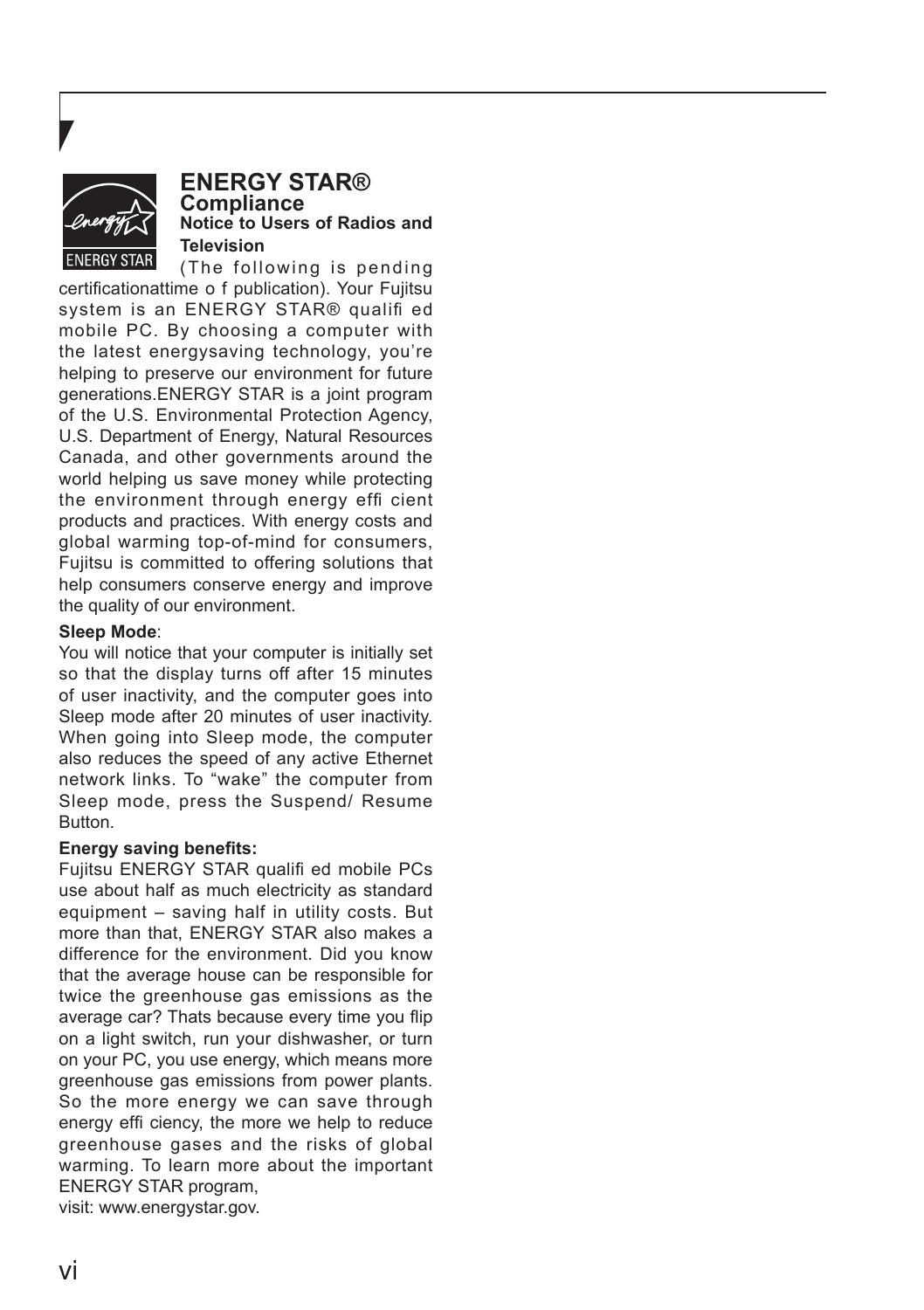#### Copyright

The Load Number assigned to each telephone terminal device denotes the percentage of the total load to be connected to a telephone loop or circuit which is used by the device to prevent overloading. The termination on a loop may consist of any combination of devices such that the total of the load numbers of all devices does ot exceed 100.

## WCAUTION

**•** For safety, users should ensure that the electrical ground of the power utility, the telephone lines and the metallic water pipes are connected together. Users should NOT attempt to make such connections themselves but should contact the appropriate electric inspection authority or electrician. This may be particularly important in rural areas.

#### **UL Notice**

This unit requires an AC adapter to operate. Use only UL Listed adapter, output rating 19VDC, 3.42A/4.22\*. Refer to the illustration below for the correct AC Adapter output polarity:

\* Please check with local distributor for actual bundling.



## **W** CAUTION

● To reduce the risk of fire, use only #26 AWG or larger telecommunications line cord.

#### **For Authorized Repair Technicians Only**

#### WCAUTION

**■** For continued protection against risk of fire replace only with the same type and rating  $f_{\text{II}}$ 

## WARNING

. recommended by the manufacturer. Danger of ecplosion if Lithium (CMOS) battery is incorrectly replaced. Replace only with the same or equivalent type Dispose of used batteries according to the manufacturer's instruction.

#### **Proper Disposal of Battery**

Under federal, state or local law, it may be illegal to dispose of batteries by putting them in the rubbish bins or trash cans. Please take care of our environment and dispose of batteries properly for details regarding recycling or disposing of unwanted batteries.

Operation Temperature: 35°C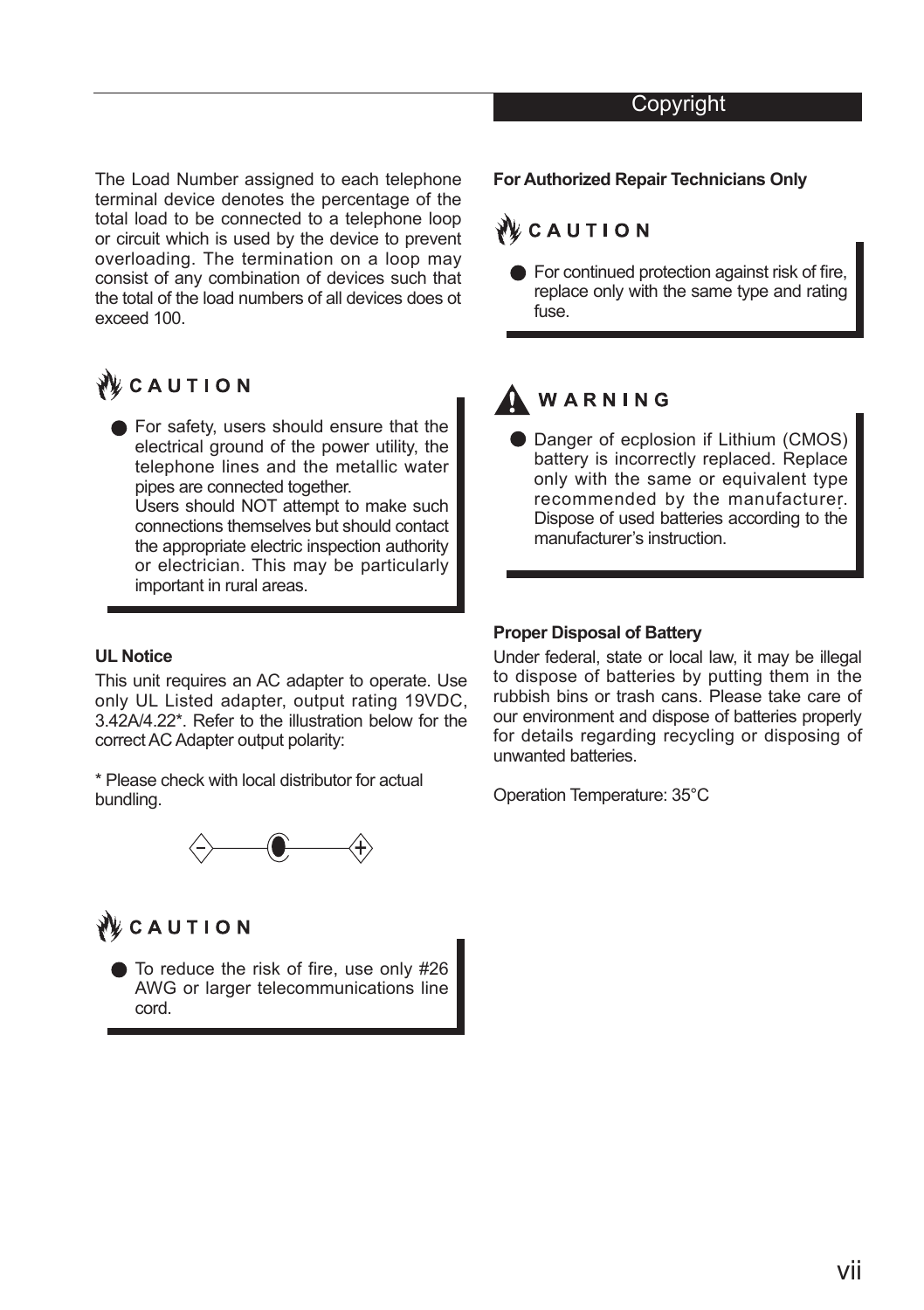## **NOTE ON USE REQUIRED HIGH SAFETY**

#### **Notice to Users of Radios and Television**

This product is designed and manufactured for general use, household use and ordinary industrial use.

This product is not designed for or intended for use under dangerous (fatal) conditions, unless extreme safety precautions are impemented.

Do not use this product without implementing high-level safety precautions.

Failure to follow this waring may result in death. personal injury, severs physical damage or other loss, if used in or near any or more of the following:

- nuclear reaction control system in a nuclear facility
- automatic flight control system in an airplane or other flight control system
- mass transport control system
- medical instruments for life support system
- missile launching control for weapon system

## **NOTE ON BACKUP DATA**

Please make a backup of the Operating System, any software programs, and created files (and update regularly).

If you send this product to Fujitsu, or any of its affiliates, suppliers, service providers or resellers for repair, Fujitsu does not guarantee the data integrity. It is your responsibility to back data up beforehand.

Fujitsu dose not assume any obligation for compensation for damages, data integrity, or restoration, etc., if your data is lost for any reason, execpt as written in the warranty.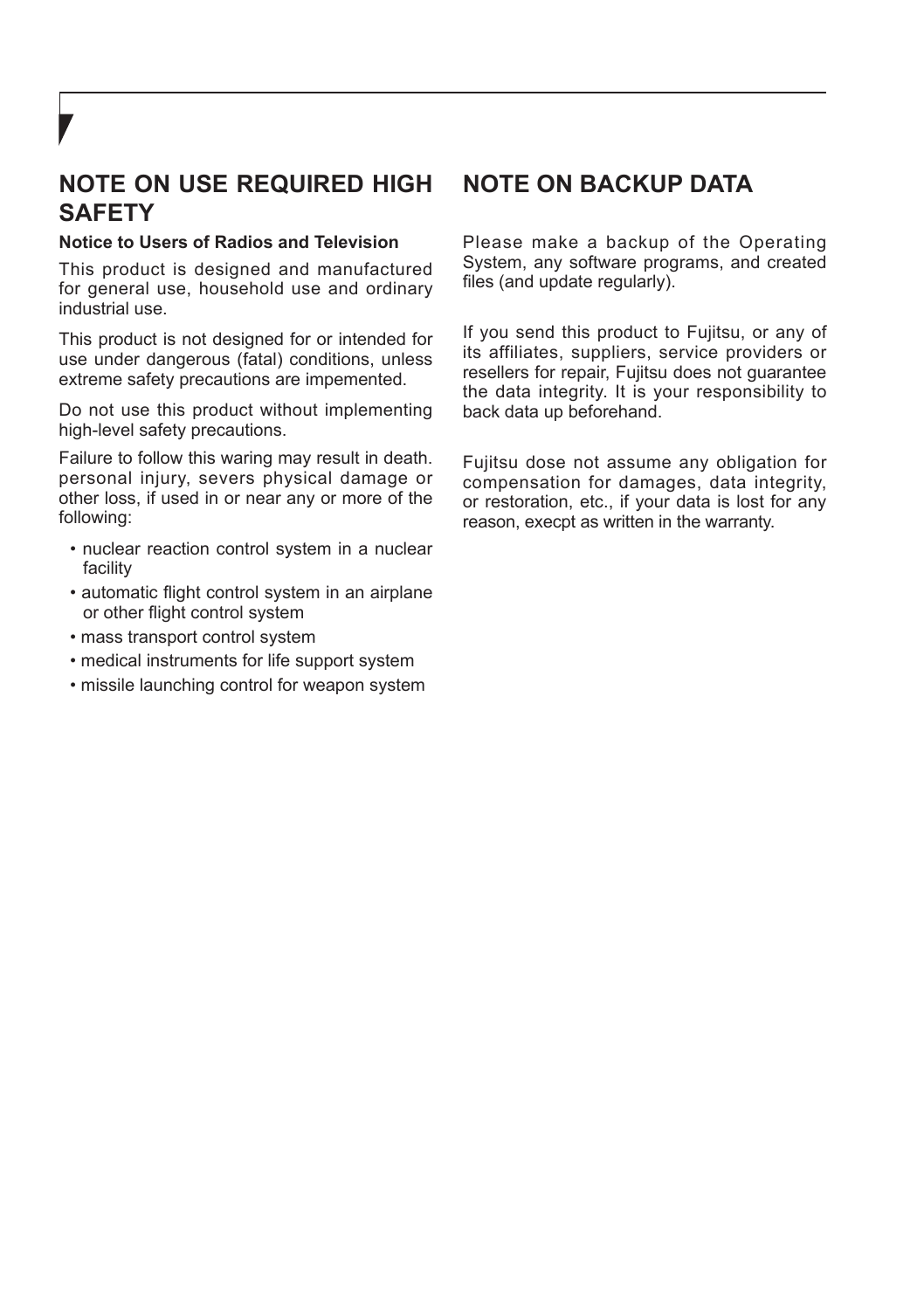## **AUSTRALIAN REGULATIONS**

#### **Important Health and Safety Information**

This notebook complies withh the relevant safety regulations for data processing equipment. If you have questions about using your notebook in a particular area, please contact your sales outlet or our Hotline/Hlep Desk.

#### **Additional safety notes for devices with modem**

## **WARNING**

FOR SAFETY REASONS, ONLY CONNECT EQUIPMENT WITH A TELECOMMUNICATIONS COMPLIANCE LABEL. THIS INCLUDES CUSTOMER EQUIPMENT PREVIOUSLY LABELLED PERMITTED OR CERTIFIED.

#### **Connection of Non Certified/ Approved peripherals may result in the equipment operating outisde the Australian EMI Standards.**

Modems connected to the Australian telecommunications network must be operated in accordance with the Labelling Notice. This modem has benn specifically configured to ensure compliance with the ACMA standards. Do not adjust your modem or software outside the values indicated below. To do so would result in your modem being operated in a noncompliant manner.

The unit shall be connected to Telecommunications Network through a line cord, which meets the requirements of ACMA AS/ ACIF S008:2006.

The equipment shall be powered through an Australian Approved mains cord set. When the Secondary Landscape Orientation of the Tablet PC is held close to the body, the antenna must be in closed condition to avoid physical damage to the Antenna.

#### **Call Attempts / Retries:**

Applications software shall be configured so that no more than 3 attempts are made to establish a connection to a given number(Note: if the modern can detect serice tones, up to 10 attempts can be made). If the call sequence is unsuccessful, there shall be a delay of at least 30 minutes before attempting to call the number again.

Failure to set the modem and any application software used with the modem, to the values shown above will result in the modem being operated in a non-compliant manner. Consequently, this would be in violation of the Labelling Notice for 1997 prescribes penalties for the connection of non-complaint equipment.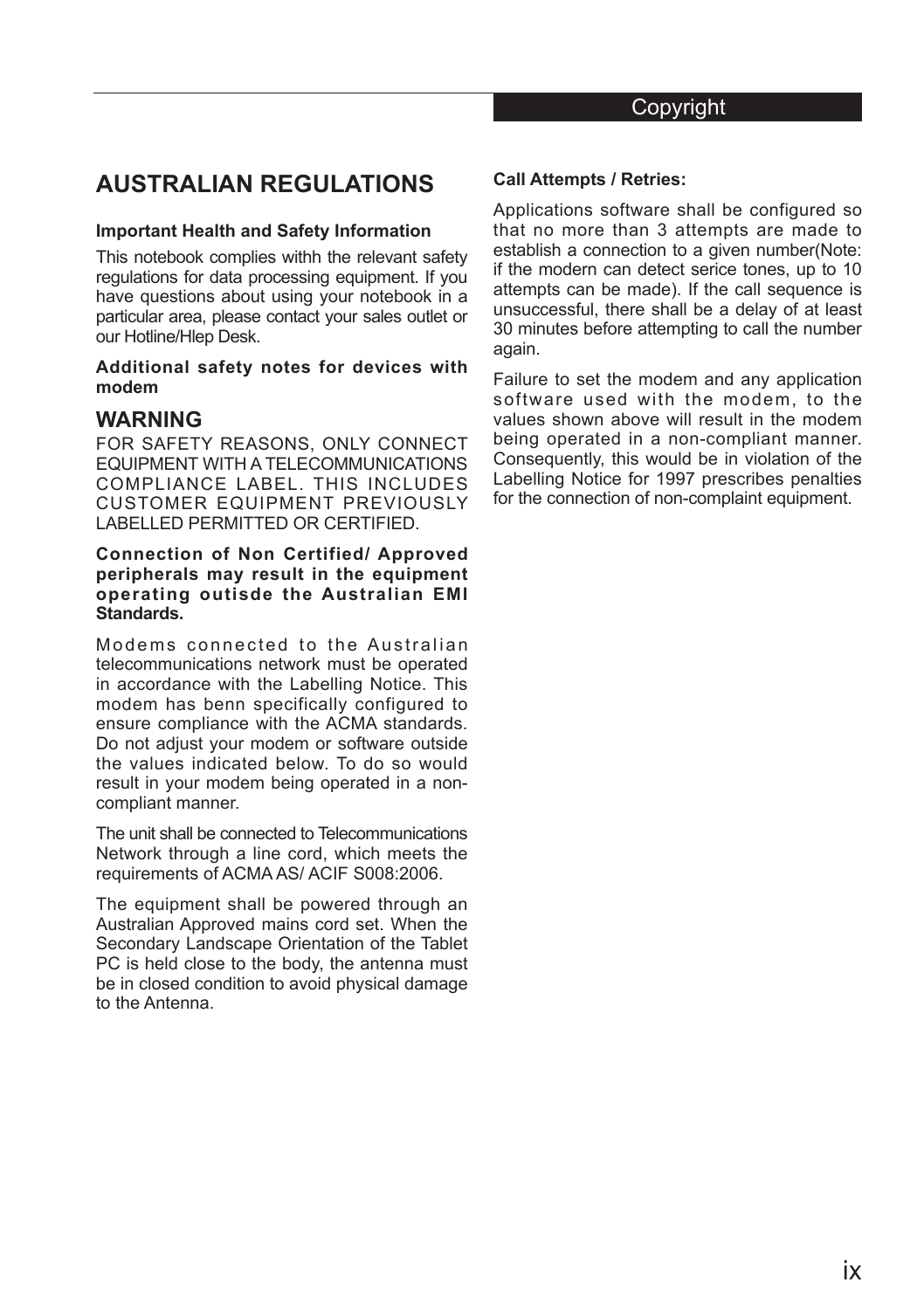## **NEW ZEALAND WARNINGS**

The grant of a Telepermit for any item of terminal equipment indicates only that Telecom has accepted that the otem complies with minimum conditions for connection to its network. It indicates no endorsement of the product by Telecom, nor does it provide any sort of warranty. Above all, it provided no assurance that any item will work correctly in all respects with another item of Telepermitted equipment of a different make or model, nor does it imply that any product is compatible with all of Telecom's network services.

This equipment is not capable under all operating conditions of correct operation at the higher speeds for which it is designed. 56 KBPS connections are likely to be restricted to lower bit rates when connected to some PSTN implementations. Telecom will accept no responsibility should difficulties arise in such circumstances.

Immediately disconnect this equipment should it become physically damaged, and arrange for this disposal or repair.

This equipment shall not be used in any manner, which could constitute a nuisance to other Telecom customers.

This equipment shall not be set to make automatic calls to the Telecom"111" Emergency Service.

This device is equipped with pulse dialing while the New Zealand standard is DTMF tone dialing. There is no guarantee that Telecom lines will always continue to support pulse dialing. It is strongly recommended that pulse dialing is not used.

Some parameters required for compliance with Telecom's Telepermit requirments are dependent on the equipment (PC) associated with thi s device. The associated equipment shall be set to operate within the following limits for compliance with Telecom's Specifications:

#### **For repeat calls to the same number.**

There shall be no more than 10 call attempts to the same number within any 30 minute period for any single manual call initiation and the equipment shall go onhook for a period of not attempt and the beginning of the next attempt.

#### **For Automatic calls to different numbers.**

The equipment shall go on-hook for a period of not less than 5 seconds between the end of one attempt and the beginning of the next attempt.

#### **For Automatically answered Incoming Calls.**

Incoming calls shall be answered between 3 and 30 seconds from the start of the ringing.

For correct operation, the total of the RNs of all devices connected to a single line at anytime should not exceed 5. The RN of theis Equipment is 0.5.

#### **WARNING:**

CONNECTION OF NON CERTIFIED/ APPROVED PERIPHERALS MAY RESULT IN THE EQUIPMENT OPERATING OUTSIDE THE NEW ZEALAND EMI STANDARDS..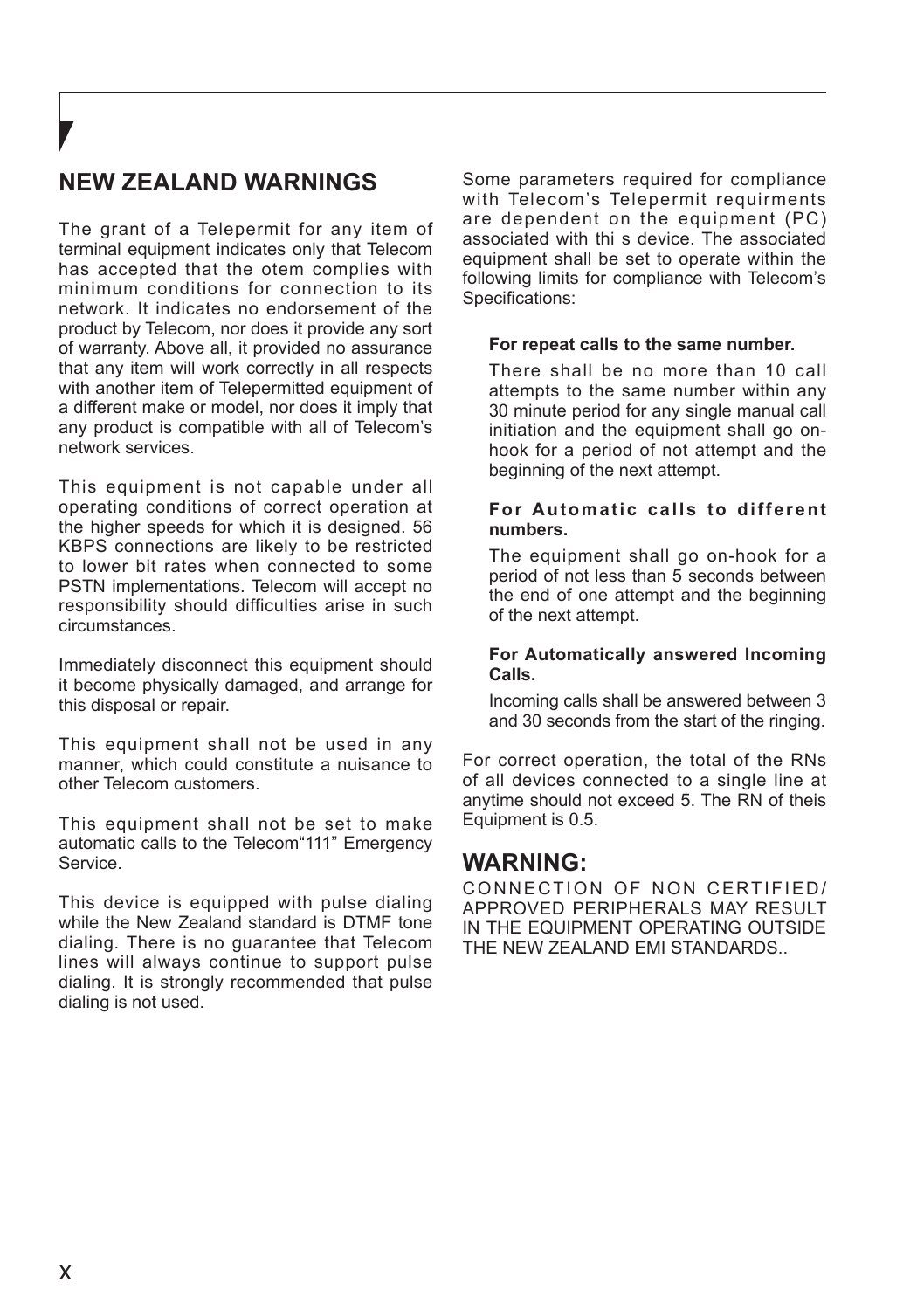## **Table of Contents**

#### **GETTING TO KNOW YOUR LIFEBOOK**

#### **NAMES OF THE PARTS AND THEIR FUNCTIONS**

| AND THEIR FUNCTIONS            |  |
|--------------------------------|--|
|                                |  |
|                                |  |
| Exterior features: Bottom view |  |
| of LIFEBOOK14                  |  |
|                                |  |

#### **STATUS INDICATOR LED**

#### **OPERATING STATUS INDICATOR LED**

|--|--|

#### **USING YOUR LIFEBOOK**

#### **RUNNING LIFEBOOK ON ITS BATTERY**

| Checking the power level of the battery20 |  |
|-------------------------------------------|--|
|                                           |  |

#### **POWER MANAGEMENT**

| Power/Suspend/Resume Button 22 |  |
|--------------------------------|--|
|                                |  |
| Windows Power Management 24    |  |
|                                |  |

#### **POWER SOURCES**

| Connecting the Power Adapter25 |  |
|--------------------------------|--|
|                                |  |
|                                |  |
| Warranty Registering for       |  |
|                                |  |

## **EXPLICIT SELF-INSTALL**

#### **PORT REPLICATOR**

|--|--|--|

#### **CHANGING THE BATTERY**

#### **ADDING MEMORY** Adding Memory..............................................30

#### **TROUBLESHOOTING**

|--|--|--|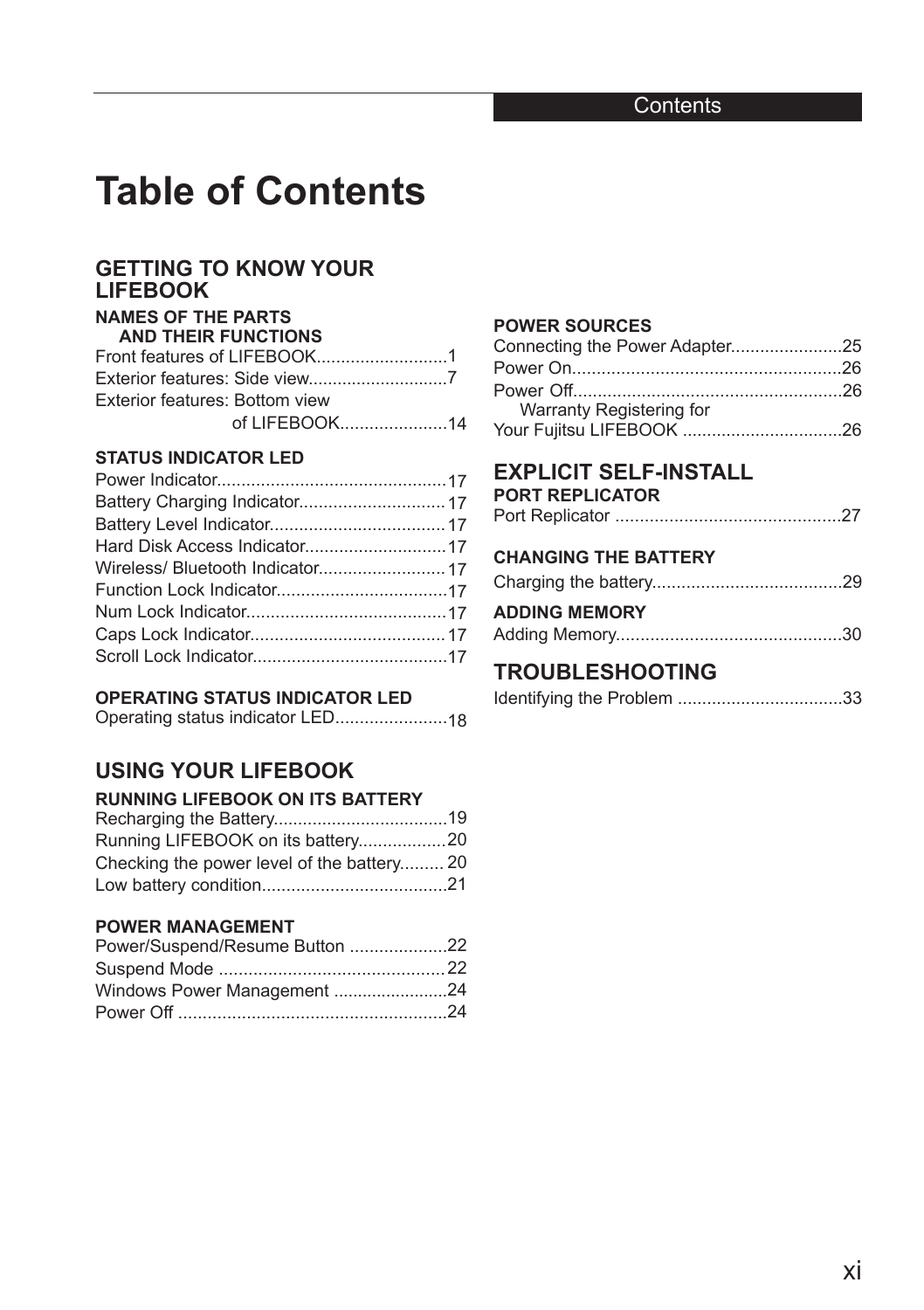#### NOTE:

A copy of LIFEBOOK User Manual is located in your Microsoft Windows OS or you can find it in Fujitsu website at http:hk.fujitsu.com/pc.

You can use this LIFEBOOK User's Manual to find out more information about the functions and features of your notebook.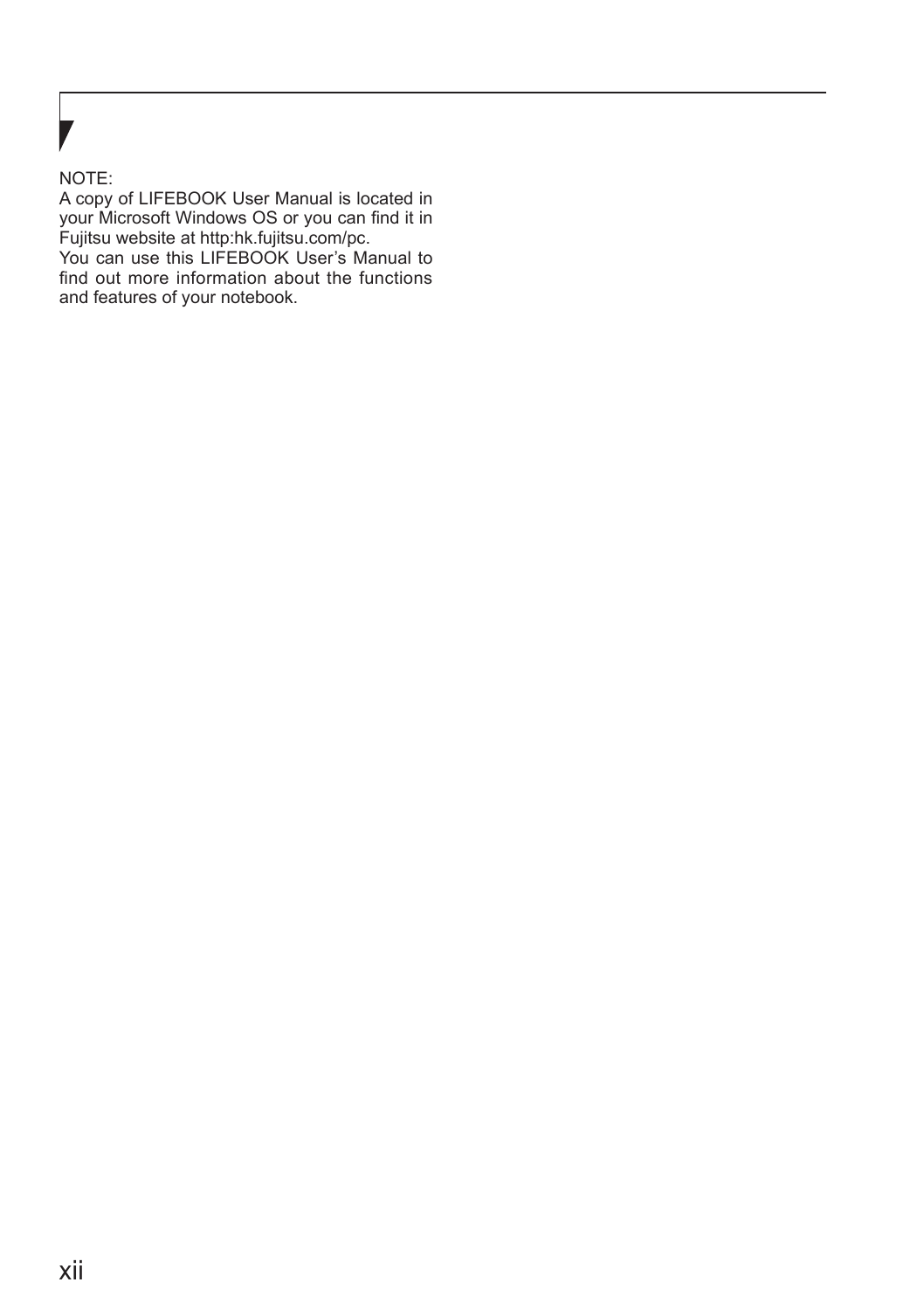## **NAMES OF THE PARTS AND THEIR FUNCTIONS Front features of LIFEBOOK**



(This picture is for illustration purpose only and may look different from the actual unit)

#### **HD Camera** 1.

The location of the high definition camera.

#### **Display Panel** 2.

The display screen of the notebook.

#### **Status Indicator LED** 3.

This indicator displays operating status symbols that corresponed to specific componets of your notebook.

#### **Power and Suspend/Resume Button** 4.

This button allows you to power on or off the notebook. You can use also this button to suspend notebook activity without turning off the power to it and to resume the notebook from suspend mode.

#### **Stereo Speaker** 5.

The built-in dual speakers provide stereo sound.



## **POINT**

- The phenomena described below are characteristics of LCD panels and do not indicate that LCD panels are defective.
	- The LCD screen of your notebook, composes of more than 2,350,000 picture elements (number of dots when the screen resolution is set at 1366 by 768 pixels). It was manufactured using advanced technologies. For technical reasons, LCD screen may have pixels that do not light and pixels that are always lit.
	- LCD panels may display slight varying colors and uneven density.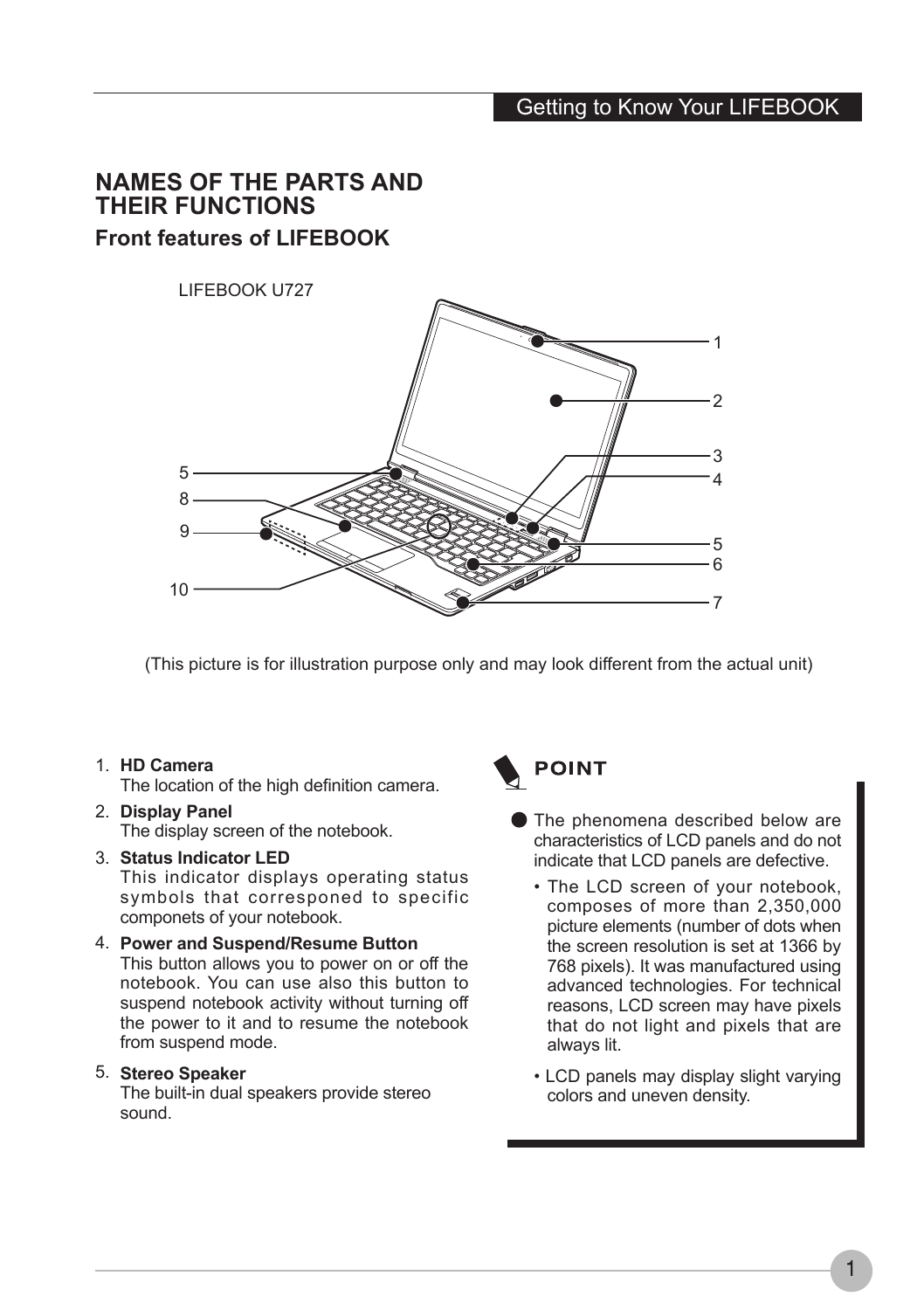#### 6. **Keyboard**

A full-function keyboard with dedicated Windows keys.

#### **Fingerprint Sensor\*** 7.

The Fingerprint Sensor provides an alternative way to Windows logon authentication and homepages logon authentication.Please refer to the section on "Using Fingerprint Authentication" for more details.

\* Configuration depends on model

#### **Touch Pad** 8.

It allows you to control the display cursor (mouse pointer).

#### **Status Indicator LED** 9.

This indicator displays operating status symbols that corresponed to specific componets of your notebook.

#### **Touch Stick\*** 10.

It allows you to control the display cursor (mouse point).

\*Configuration depends on model



Some applications may not allow you to scroll up and down a document.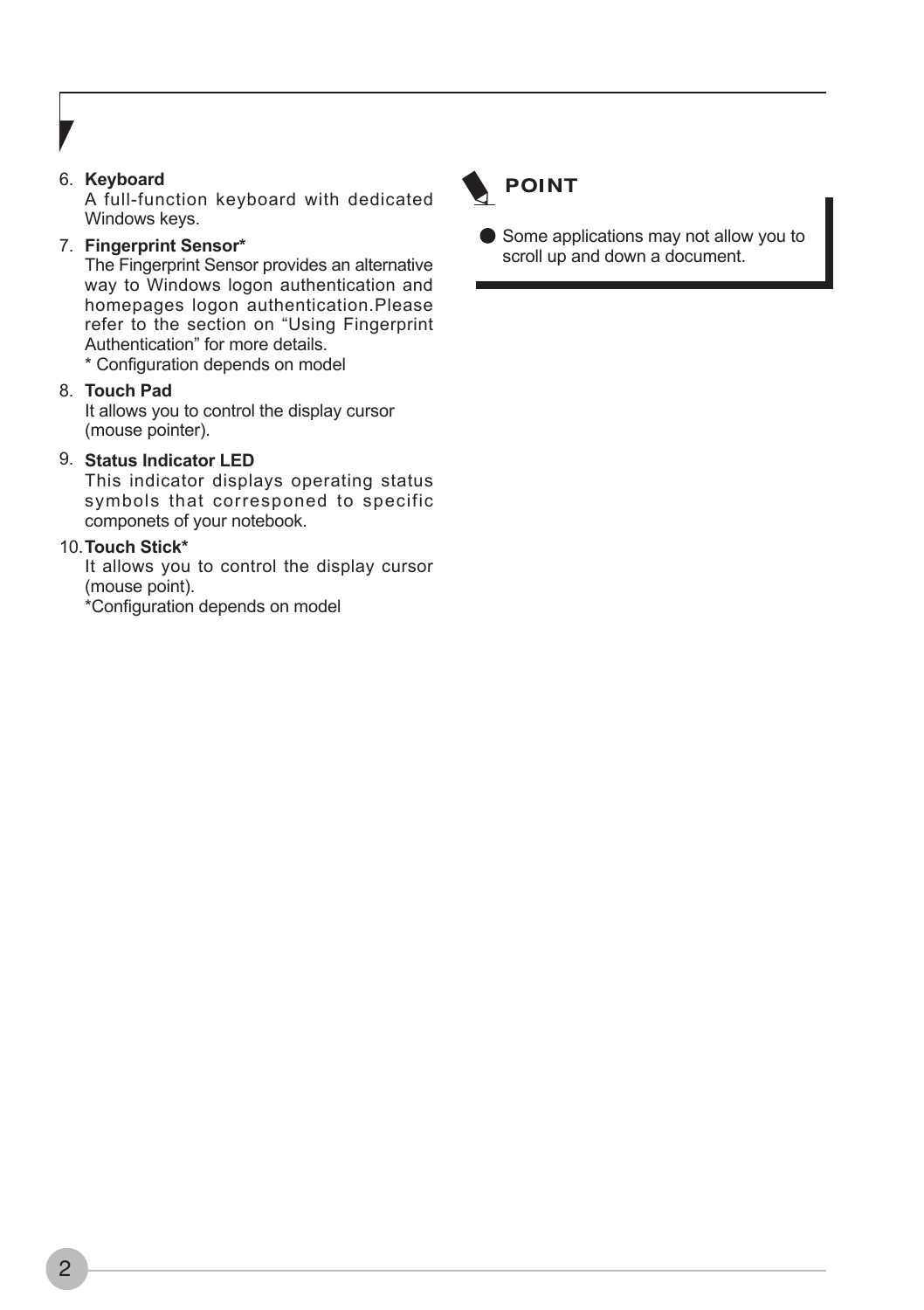

(This picture is for illustration purpose only and may look different from the actual unit)

#### **HD Camera** 1.

The location of the high definition camera.

#### **Display Panel** 2.

The display screen of the notebook.

#### **Status Indicator LED** 3.

This indicator displays operating status symbols that corresponed to specific componets of your notebook.

#### **Power and Suspend/Resume Button** 4.

This button allows you to power on or off the notebook. You can use also this button to suspend notebook activity without turning off the power to it and to resume the notebook from suspend mode.

#### **Stereo Speaker** 5.

The built-in dual speakers provide stereo sound.



- The phenomena described below are characteristics of LCD panels and do not indicate that LCD panels are defective.
	- The LCD screen of your notebook, composes of more than 2,350,000 picture elements (number of dots when the screen resolution is set at 1366 by 768 pixels). It was manufactured using advanced technologies. For technical reasons, LCD screen may have pixels that do not light and pixels that are always lit.
	- LCD panels may display slight varying colors and uneven density.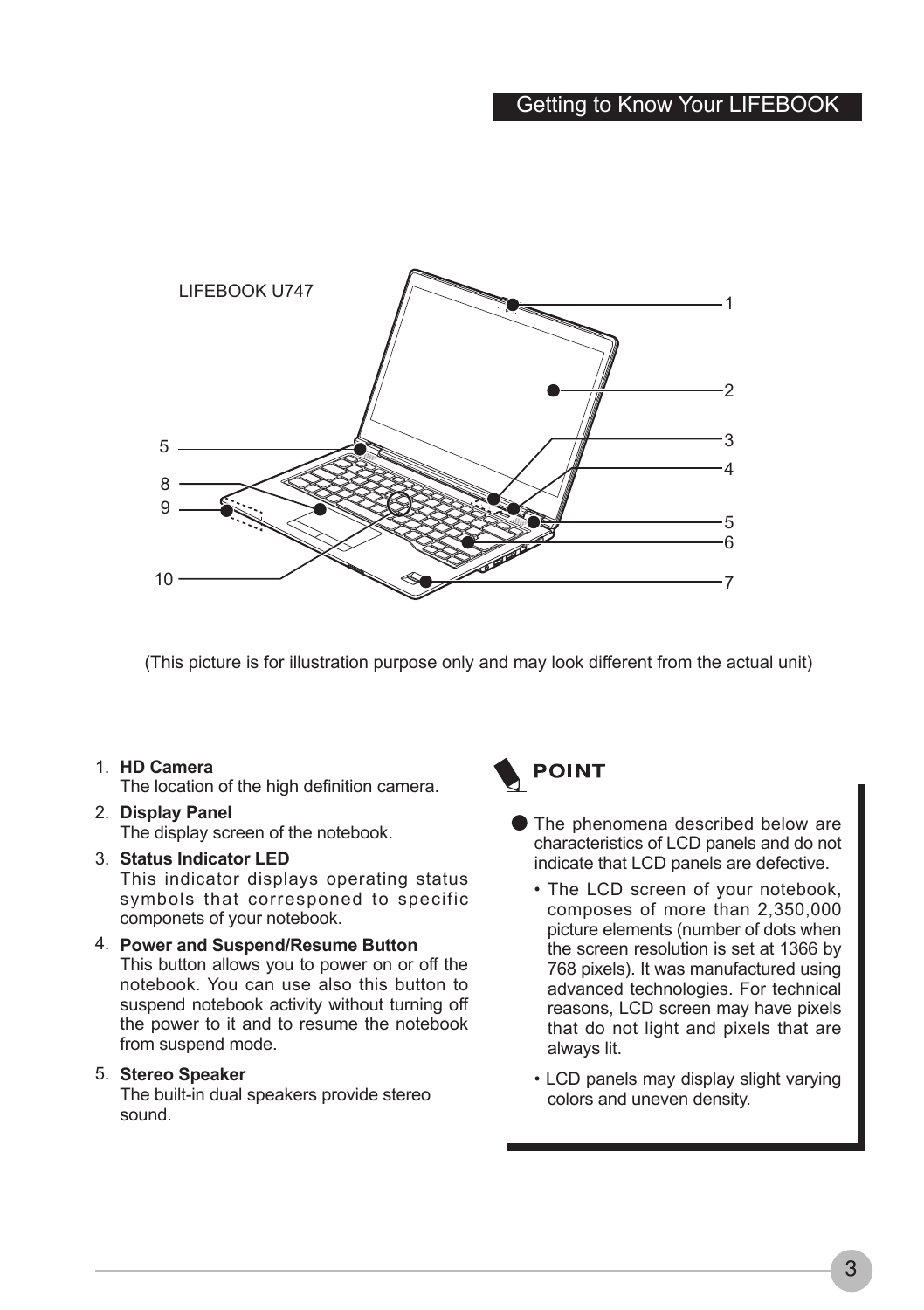#### 6. **Keyboard**

A full-function keyboard with dedicated Windows keys.

#### **Fingerprint Sensor\*** 7.

The Fingerprint Sensor provides an alternative way to Windows logon authentication and homepages logon authentication.Please refer to the section on "Using Fingerprint Authentication" for more details.

\* Configuration depends on model

#### **Touch Pad** 8.

It allows you to control the display cursor (mouse pointer).

#### **Status Indicator LED** 9.

This indicator displays operating status symbols that corresponed to specific componets of your notebook.

#### **Touch Stick\*** 10.

It allows you to control the display cursor (mouse point).

\* Configuration depends on model



Some applications may not allow you to scroll up and down a document.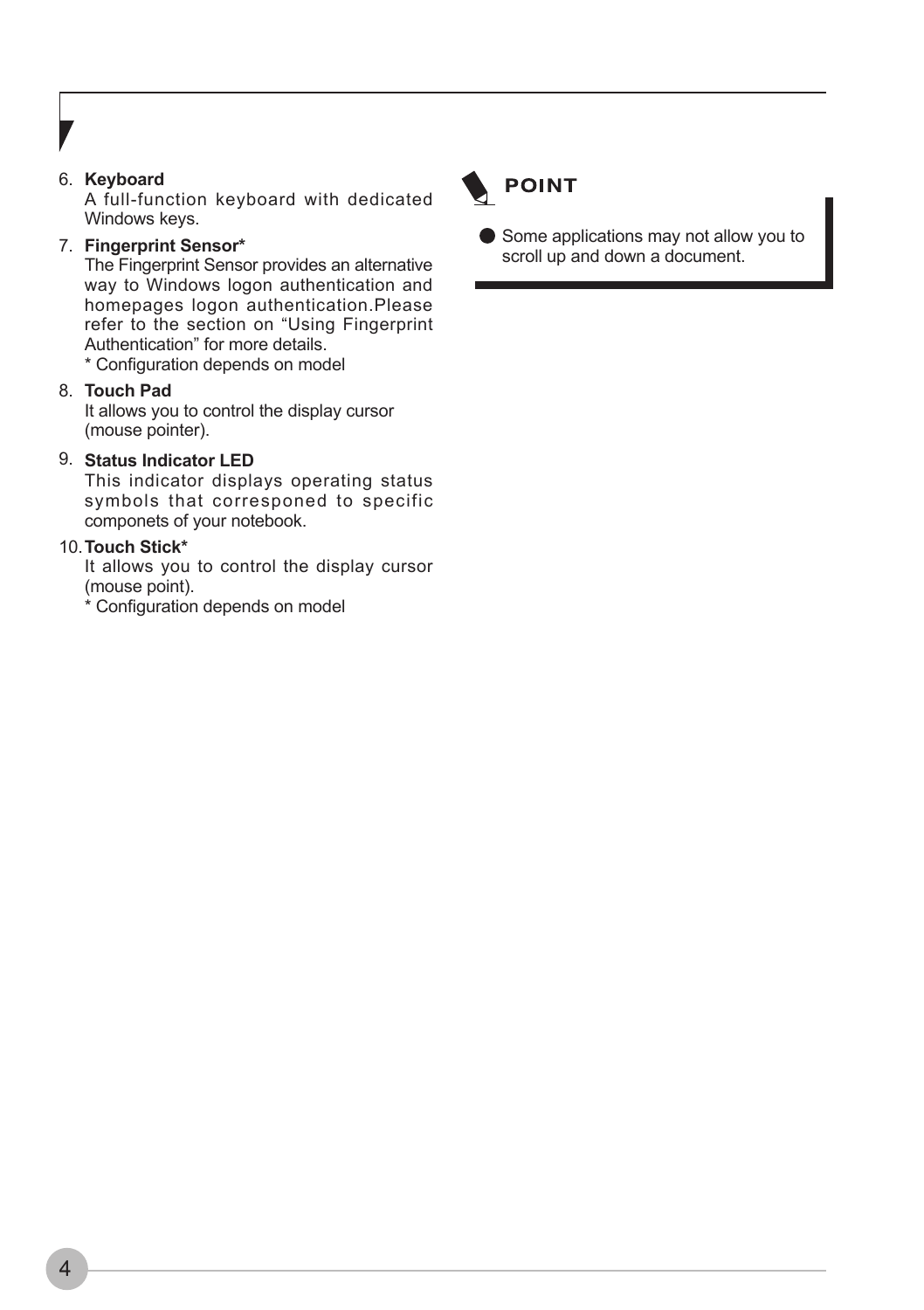

(This picture is for illustration purpose only and may look different from the actual unit)

#### **HD Camera** 1.

The location of the high definition camera.

#### **Display Panel** 2.

The display screen of the notebook.

#### **Status Indicator LED** 3.

This indicator displays operating status symbols that corresponed to specific componets of your notebook.

#### **Power and Suspend/Resume Button** 4.

This button allows you to power on or off the notebook. You can use also this button to suspend notebook activity without turning off the power to it and to resume the notebook from suspend mode.

#### **Stereo Speaker** 5.

The built-in dual speakers provide stereo sound.



## **POINT**

- The phenomena described below are characteristics of LCD panels and do not indicate that LCD panels are defective.
	- The LCD screen of your notebook, composes of more than 2,350,000 picture elements (number of dots when the screen resolution is set at 1366 by 768 pixels). It was manufactured using advanced technologies. For technical reasons, LCD screen may have pixels that do not light and pixels that are always lit.
	- LCD panels may display slight varying colors and uneven density.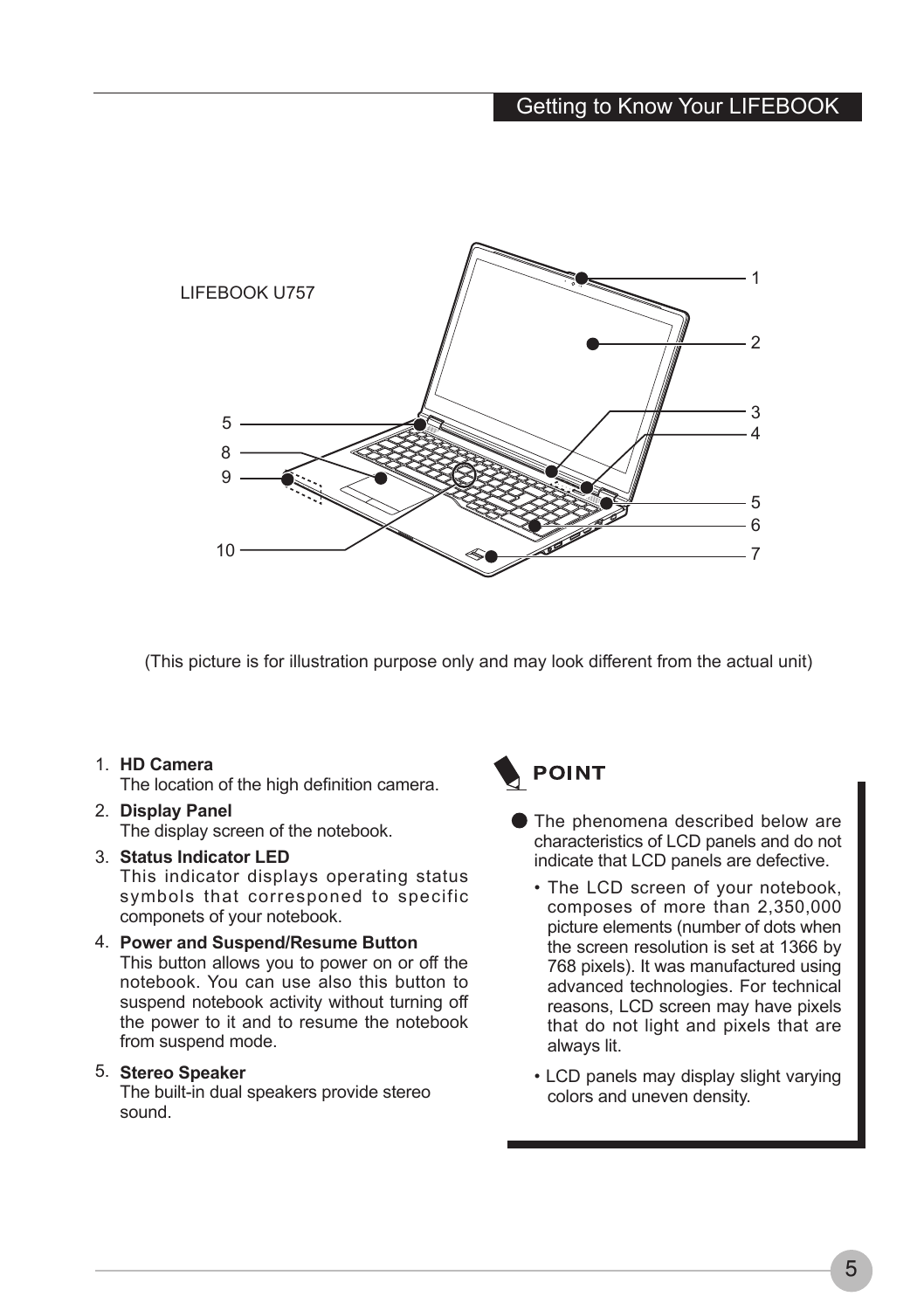#### 6. **Keyboard**

A full-function keyboard with dedicated Windows keys.

#### **Fingerprint Sensor\*** 7.

The Fingerprint Sensor provides an alternative way to Windows logon authentication and homepages logon authentication.Please refer to the section on "Using Fingerprint Authentication" for more details.

\* Configuration depends on model

#### **Touch Pad** 8.

It allows you to control the display cursor (mouse pointer).

#### **Status Indicator LED** 9.

This indicator displays operating status symbols that corresponed to specific componets of your notebook.

#### **Touch Stick\*** 10.

It allows you to control the display cursor (mouse point).

\* Configuration depends on model



● Some applications may not allow you to scroll up and down a document.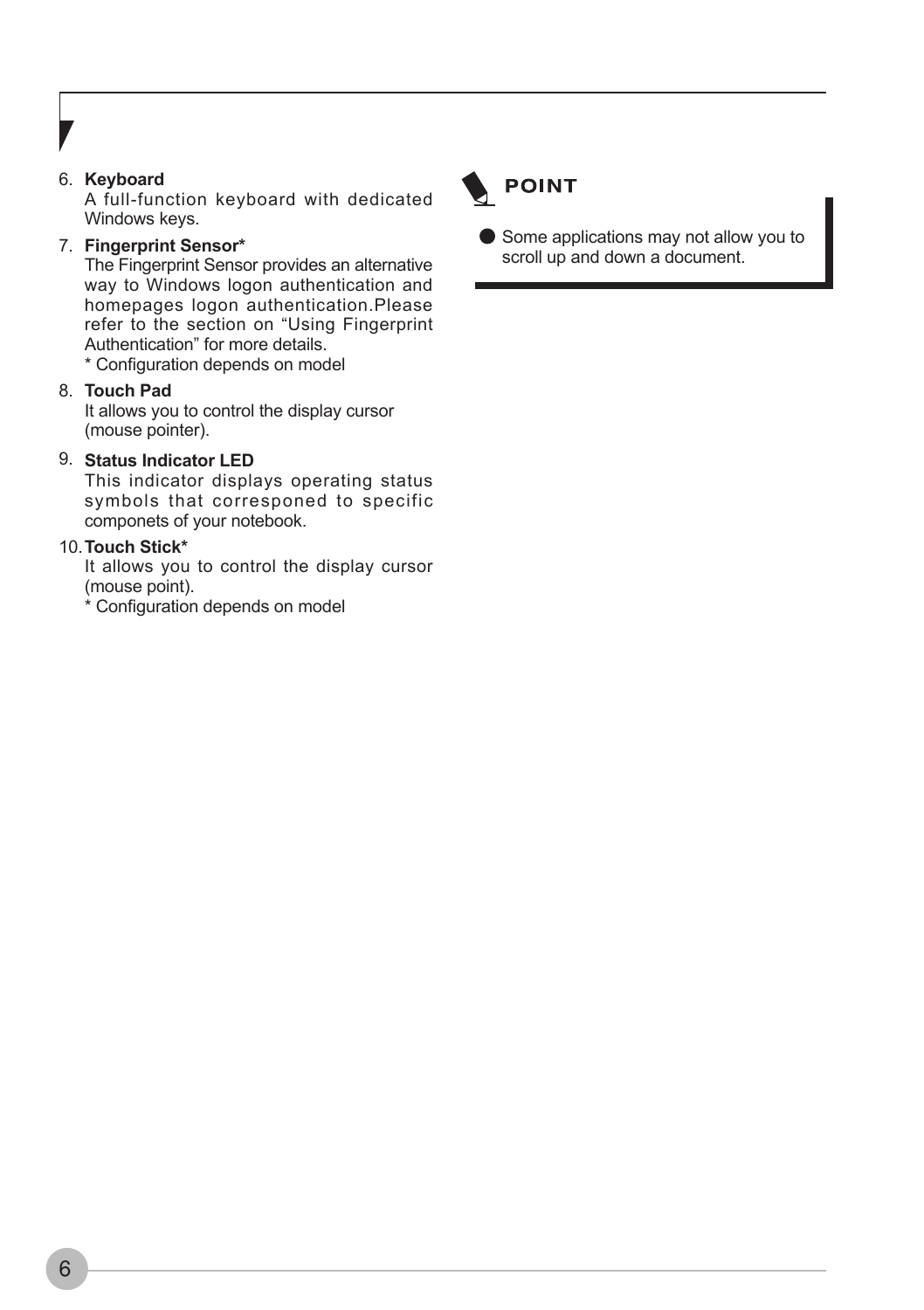#### Getting to Know Your LIFEBOOK

#### **Side view of LIFEBOOK** ■**Right view**

LIFEBOOK U727



(This picture is for illustration purpose only and may look different from the actual unit)

#### **USB 3.1 (Gen 1) Connector** 1.

The USB 3.1 (Gen 1) connector allows you to connect Universal Serial Bus devices and backward compatible with USB 2.0 devices.

#### **DisplayPort** 2.

#### **VGA Connector** 3.

It allows you to connect external display devices.

#### **Kensington lock** 4.

It allows you to attach an optional physical lock down device.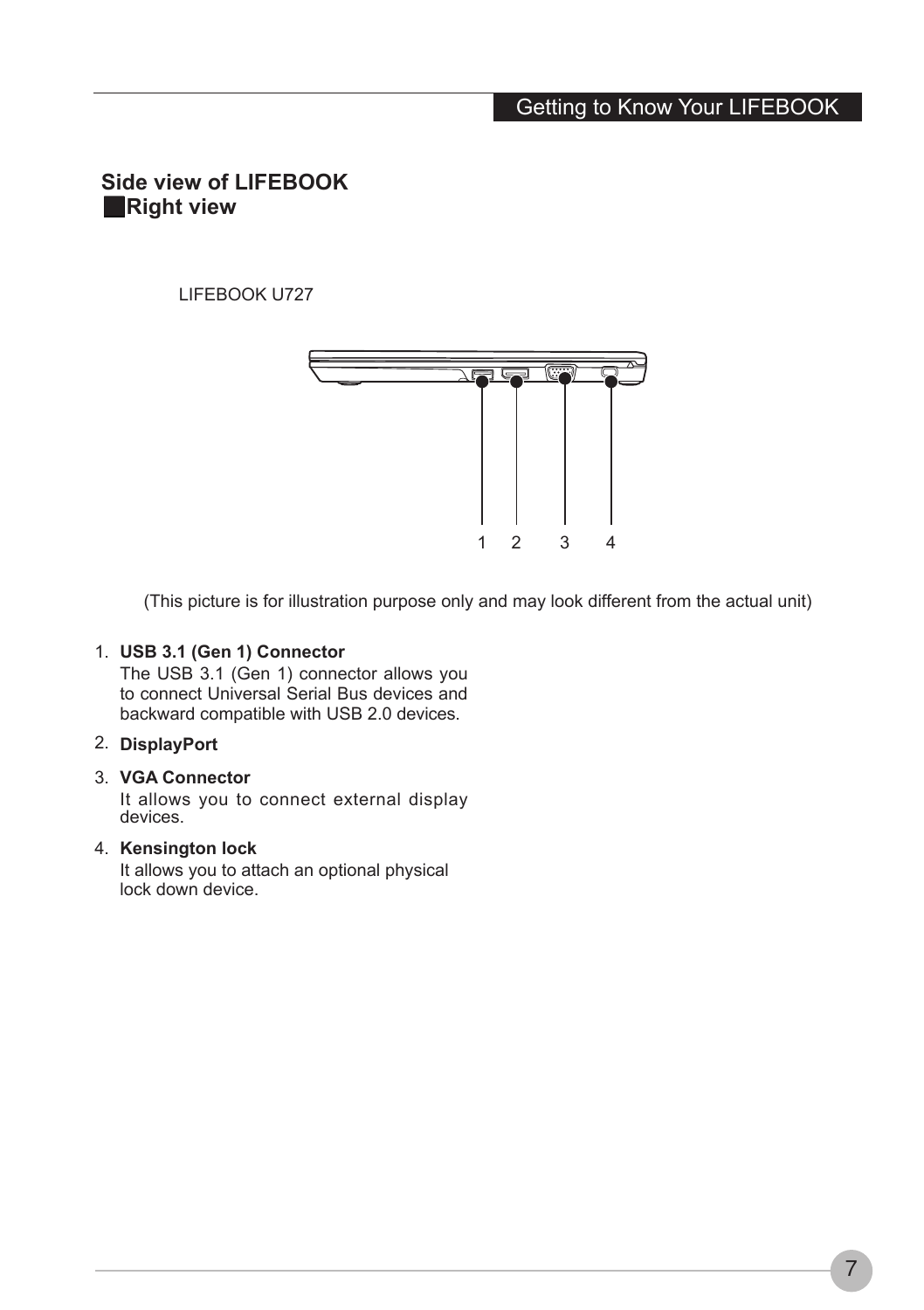#### LIFEBOOK U747



(This picture is for illustration purpose only and may look different from the actual unit)

#### **HD Audio-in/out** 1.

It allows jack sensing of the following audio input/output devices.

#### **• Headphone**

It allows you to connect a Ø3.5mm headphone to it. There are commercially available headphones with different types of connector. Please check the compatibility of these headphones before purchase.

#### **• Microphone**

Connect an external microphone. The internal microphone is disabled,when you plug in an external microphone.

#### **• Line-in**

It allows you to connect an external audio source to it e.g. an external CD player or a MP3 player.

#### **USB 3.1 (Gen 1) Connector** 2.

The USB 3.1 (Gen 1) connector allows you to connect Universal Serial Bus devices and backward compatible with USB 2.0 devices.

#### **DisplayPort** 3.

#### **LAN (RJ45)** 4.

This allows you to connect to a LAN (local area network) using an optional LAN cable. The port is compatible with 1000/100/10 Base-T networks.

#### **Kensington lock** 5.

It allows you to attach an optional physical lock down device.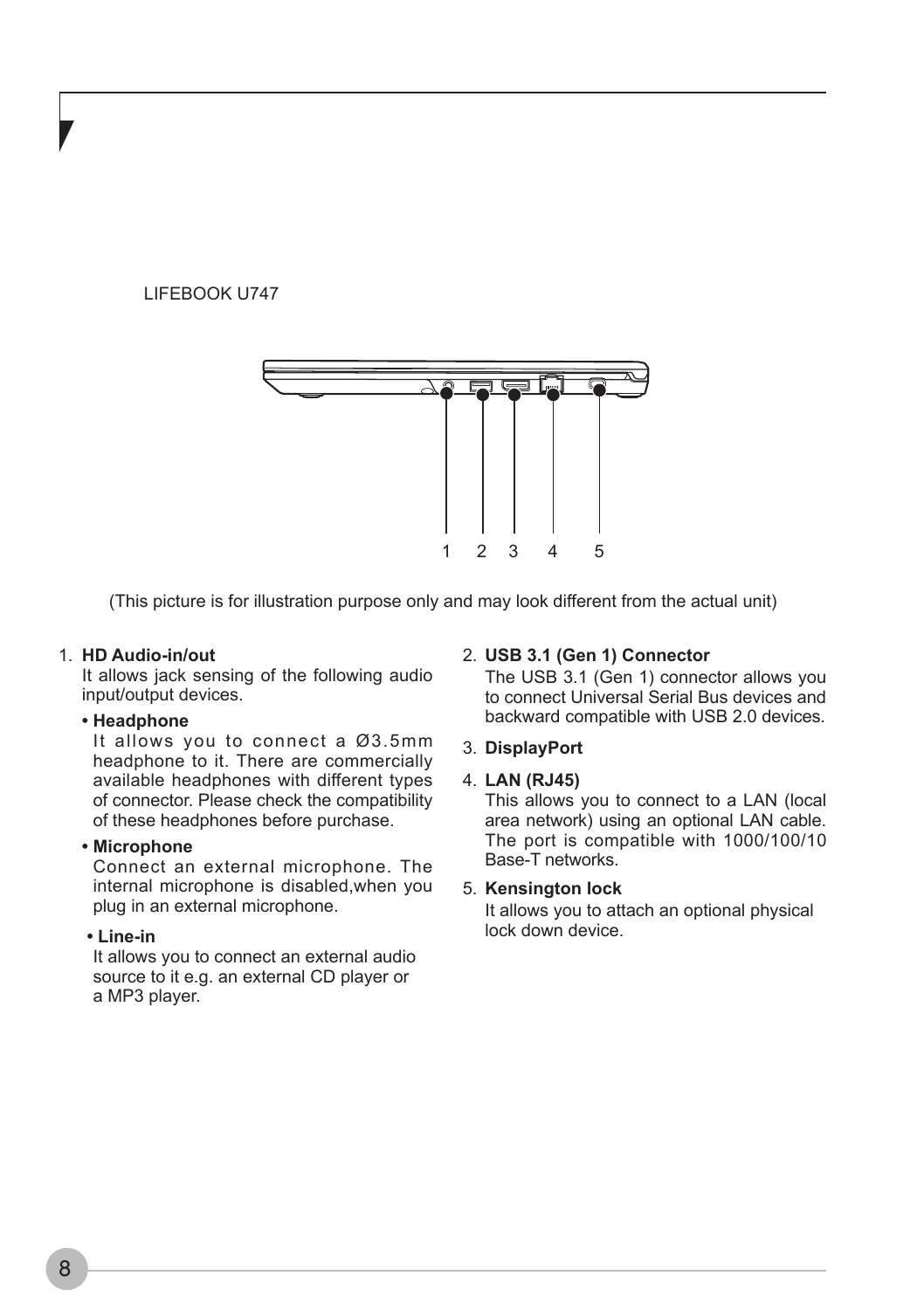#### LIFEBOOK U757



(This picture is for illustration purpose only and may look different from the actual unit)

#### **HD Audio-in/out** 1.

It allows jack sensing of the following audio input/output devices.

#### **• Headphone**

It allows you to connect a Ø3.5mm headphone to it. There are commercially available headphones with different types of connector. Please check the compatibility of these headphones before purchase.

#### **• Microphone**

Connect an external microphone. The internal microphone is disabled,when you plug in an external microphone.

#### **• Line-in**

It allows you to connect an external audio source to it e.g. an external CD player or a MP3 player.

#### **USB 3.1 (Gen 1) Connector** 2.

The USB 3.1 (Gen 1) connector allows you to connect Universal Serial Bus devices and backward compatible with USB 2.0 devices.

#### **DisplayPort** 3.

#### **HDMI connector** 4.

You can use this port connect to a TV via HDMI connector for high quality video output. The HDMI connector supports both video and audio output.

#### **LAN (RJ45)** 5.

It allows you to connect to a LAN (local area network) using an optional LAN cable. The port is compatible with 1000/100/10 Base-T networks.

#### **Kensington lock** 6.

It allows you to attach an optional physical lock down device.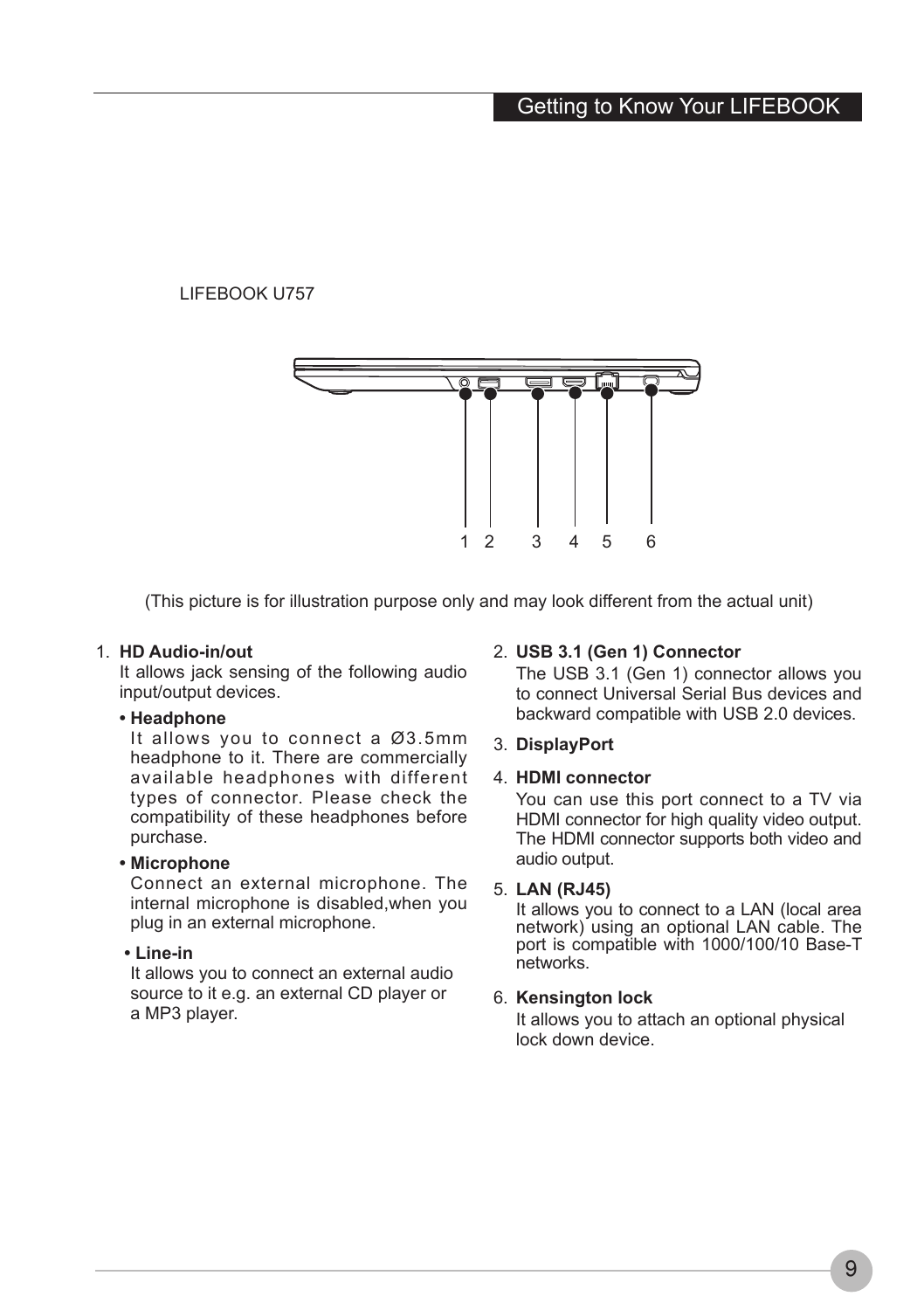## **IMPORTANT**

If this LIFEBOOK come with an optical drive that can read DVD titles, then this drive is pre-set at factory to read DVD title with region codes for specific Asia Pacific markets (e.g. code 3 for Asian, code 4 for Australia, code 6 for China).

## **SIMPORTANT**

The first time you play a DVD title with a region code different from that of the DVD optical drive - the region code set at factory, you will be prompted to change the region code of the DVD optical drive. The region code of a DVD optical drive can be changed up to 4 times, after which it will be locked so that the DVD optical drive can only play DVD titles of the nal region code set."



#### **POINT**

Do not leave this multi-purpose bay empty. This may cause unexpected system error.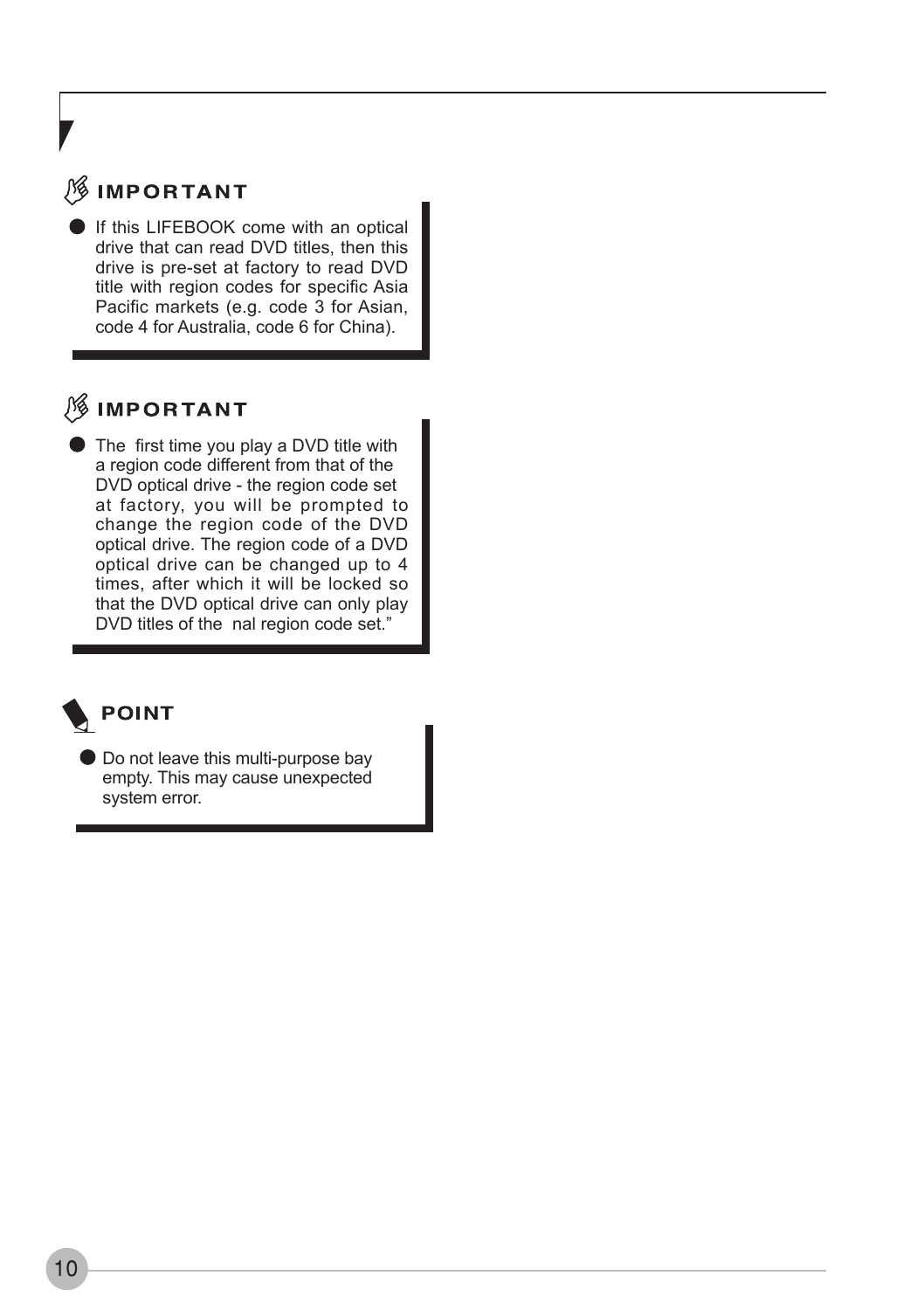#### Getting to Know Your LIFEBOOK

#### **Side view of LIFEBOOK** ■**Left view**

#### LIFEBOOK U727



(This picture is for illustration purpose only and may look different from the actual unit)

#### **DC-in** 1.

#### **LAN (RJ45)** 2.

It allows you to connect to a LAN (local area network) using an optional LAN cable. The port is compatible with 1000/100/10 Base-T networks.

#### **USB 3.1 Type-CTM** 3.

The USB 3.1 Type- $C^{TM}$  connector is for a small 24-pin reversible-plug connector for USB devices and USB cabling. This has the maximum output of 5Gbps and power output of 5V/3A.

#### **USB 3.1 (Gen 1)**  4.

with Charging function.

#### **HD Audio-in/out** 5.

It allows jack sensing of the following audio input/output devices.

#### **• Headphone**

It allows you to connect a Ø3.5mm headphone to it. There are commercially available headphones with different types of connector. Please check the compatibility of these headphones before purchase.

#### **• Microphone**

Connect an external microphone. The internal microphone is disabled,when you plug in an external microphone.

#### **• Line-in**

It allows you to connect an external audio source to it e.g. an external CD player or a MP3 player.

**Smartcard Slot** 6.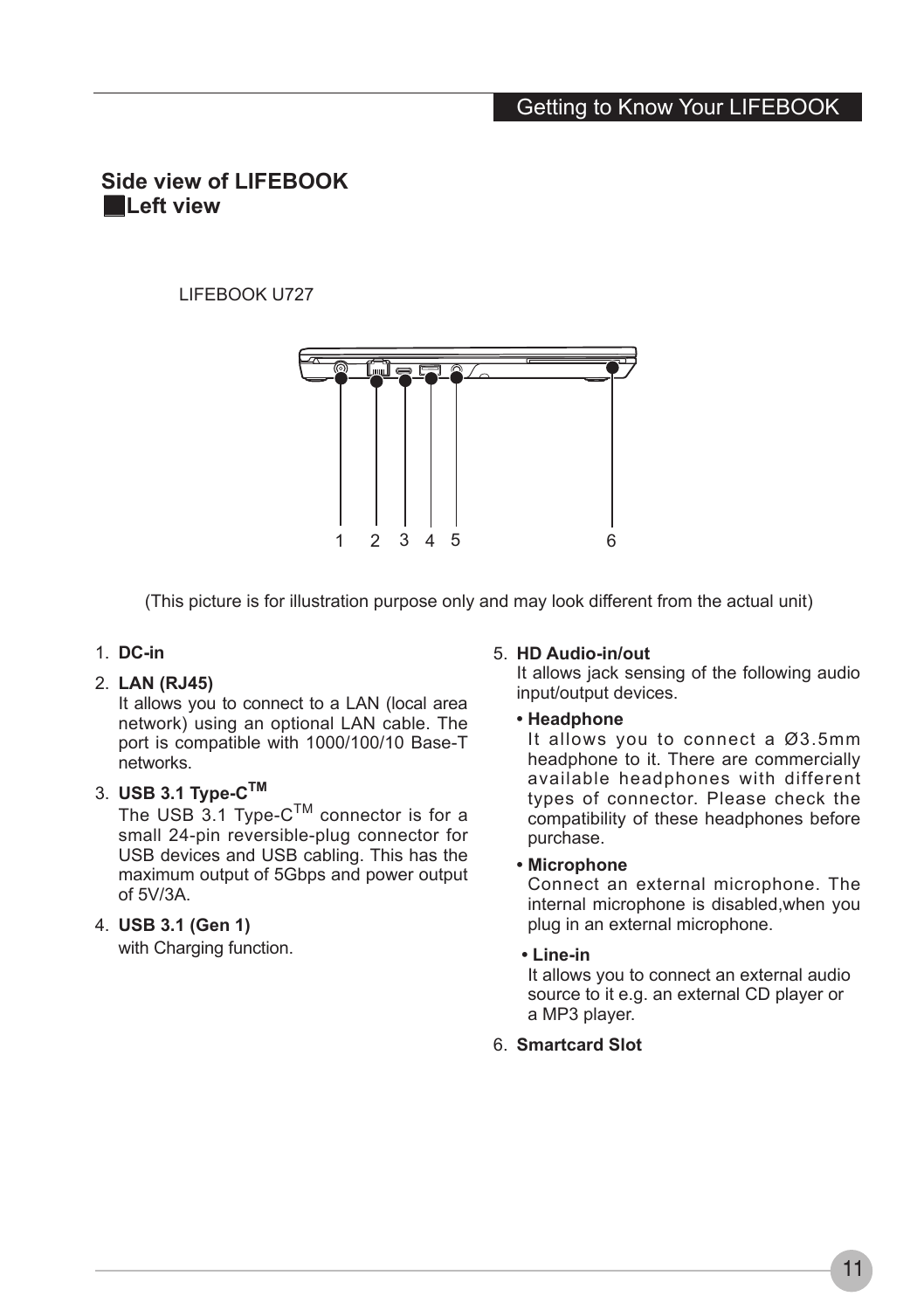#### LIFEBOOK U747



(This picture is for illustration purpose only and may look different from the actual unit)

#### **DC-in** 1.

#### **VGA Connector** 2.

This port allows you to connect external display devices.

#### **USB 3.1 Type-CTM** 3.

The USB 3.1 Type- $C^{TM}$  connector is for a small 24-pin reversible-plug connector for USB devices and USB cabling. This has the maximum output of 5Gbps and power output of 5V/3A.

- **USB 3.1 (Gen 1)**  4. with Charging function.
- **Smartcard Slot** 5.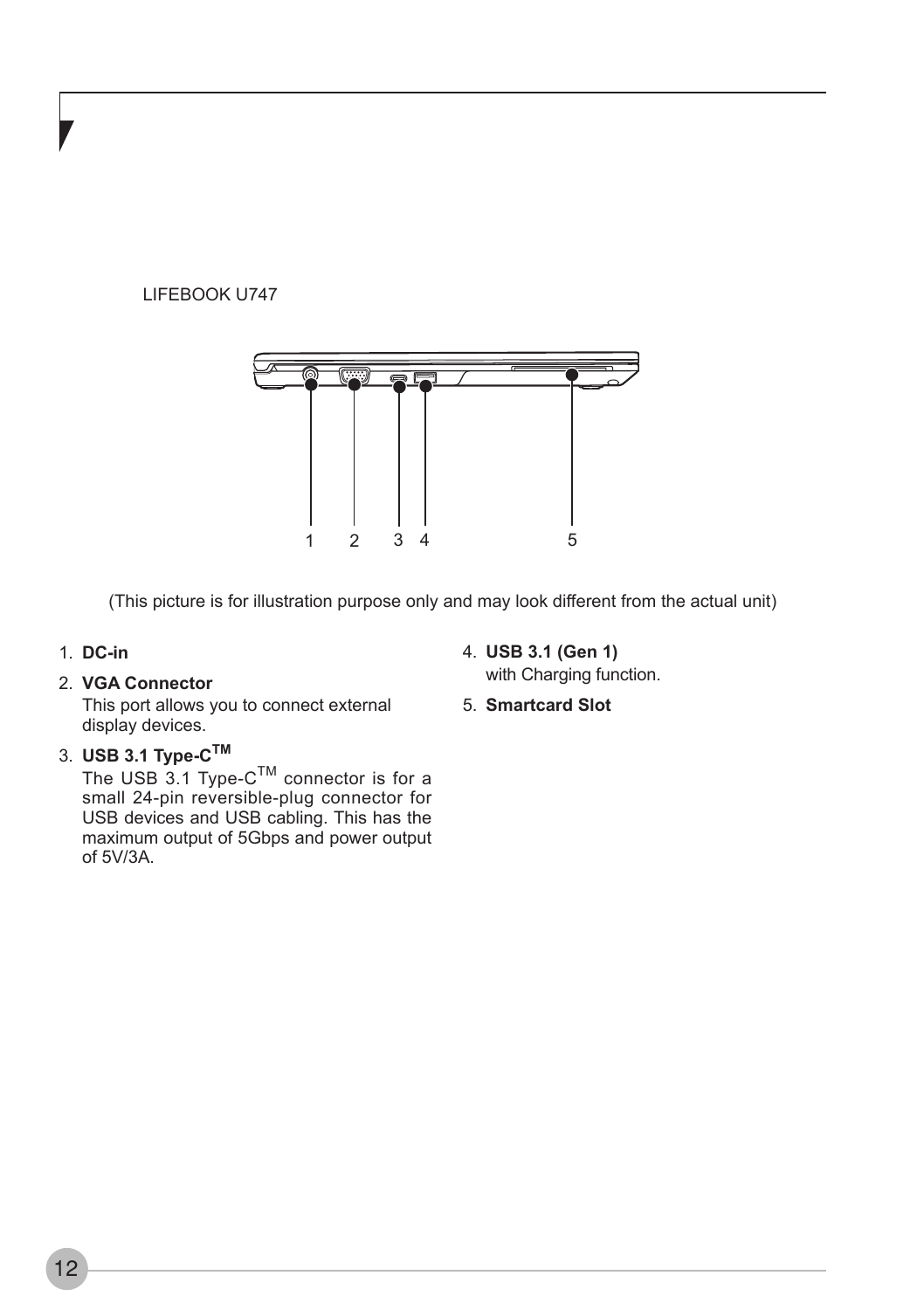#### LIFEBOOK U757



(This picture is for illustration purpose only and may look different from the actual unit)

#### **DC-in**  1.

#### **VGA Connector** 2.

This port allows you to connect external display devices.

#### **USB 3.1 Type-CTM** 3.

The USB 3.1 Type- $C^{TM}$  connector is for a small 24-pin reversible-plug connector for USB devices and USB cabling. This has the maximum output of 5Gbps and power output of 5V/3A.

- **USB 3.1 (Gen 1)**  4. with Charging function.
- **Smartcard Slot** 5.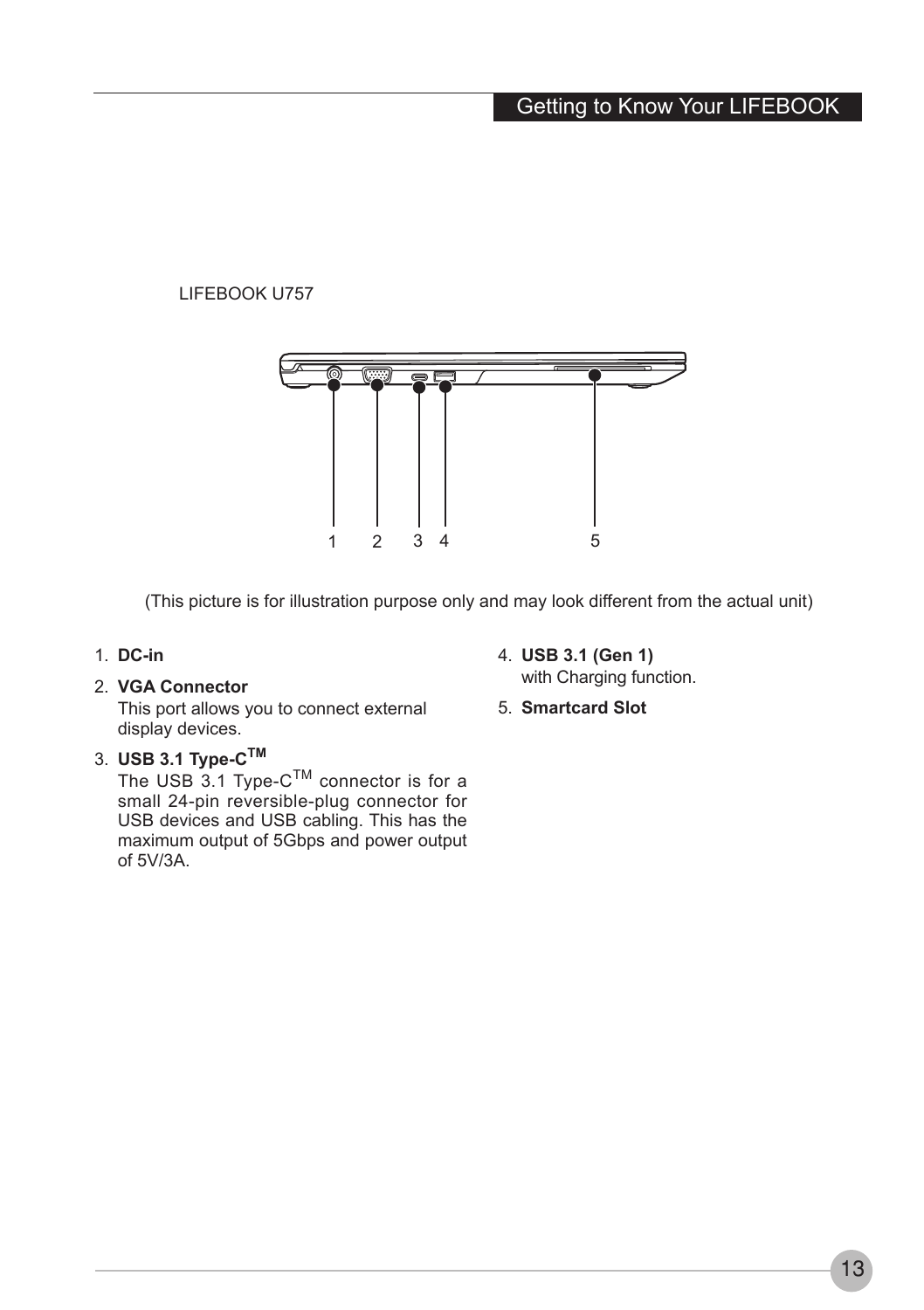## **Bottom view of LIFEBOOK**

#### LIFEBOOK U727



(This picture is for illustration purpose only and may look different from the actual unit)

#### **Battery** 1.

The location of the internal battery pack.

#### **Battery Lock Latch** 2.

This latch secures the battery pack in the battery bay.

#### **Port Replicator Connector** 3.

#### **Expansion RAM Slot** 4.

The location of the expansion memory slot.

#### **SSD Slot** 5.

The location of the M.2 Solid-State Drives slot.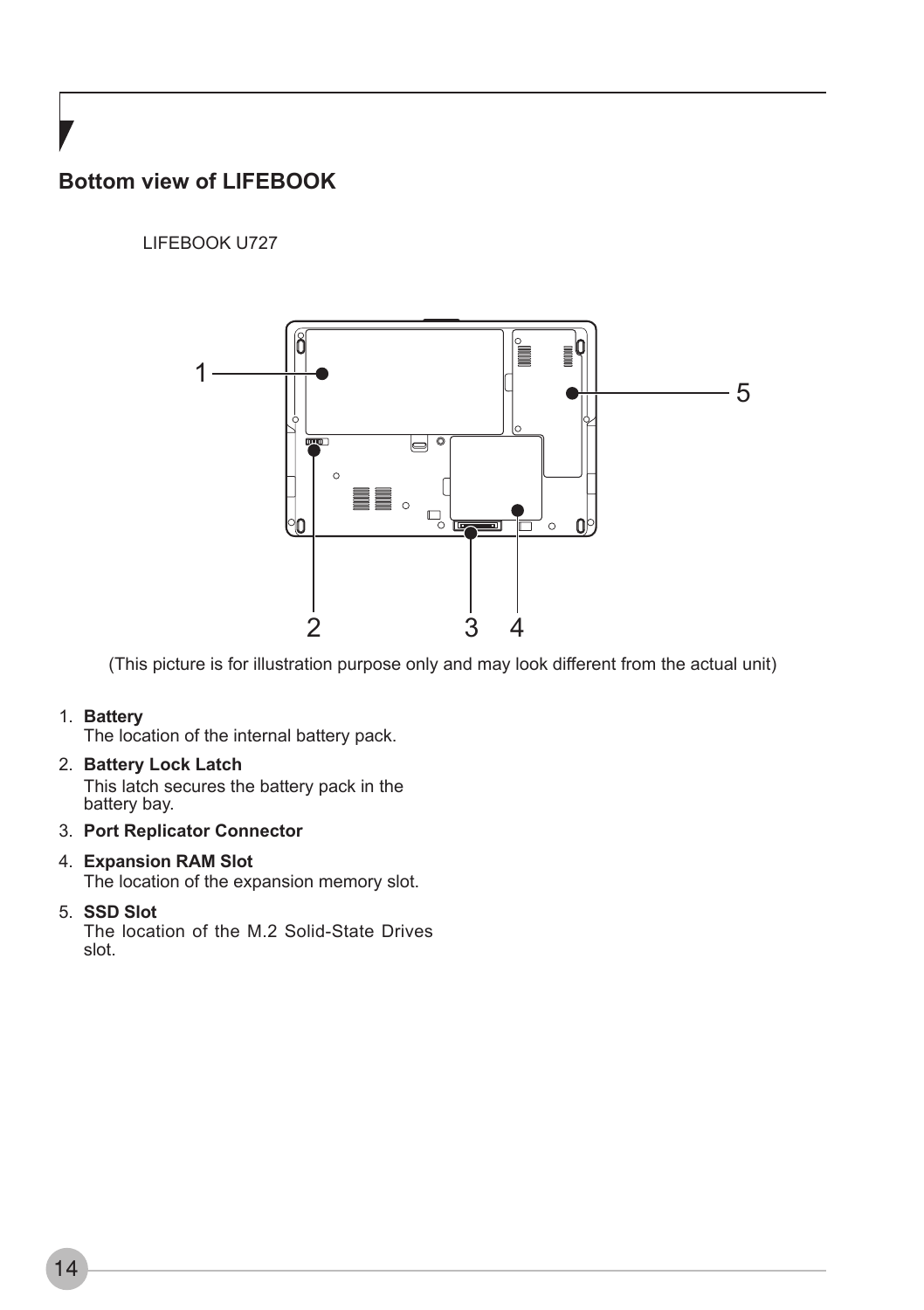#### LIFEBOOK U747



(This picture is for illustration purpose only and may look different from the actual unit)

#### **Battery** 1.

The location of the internal battery pack.

- **Battery Lock Latch** 2. This latch secures the battery pack in the battery bay.
- **Port Replicator Connector** 3.

#### **Expansion RAM Slot** 4.

The location of the expansion memory slot.

#### **SSD Slot** 5.

The location of the M.2 Solid-State Drives slot.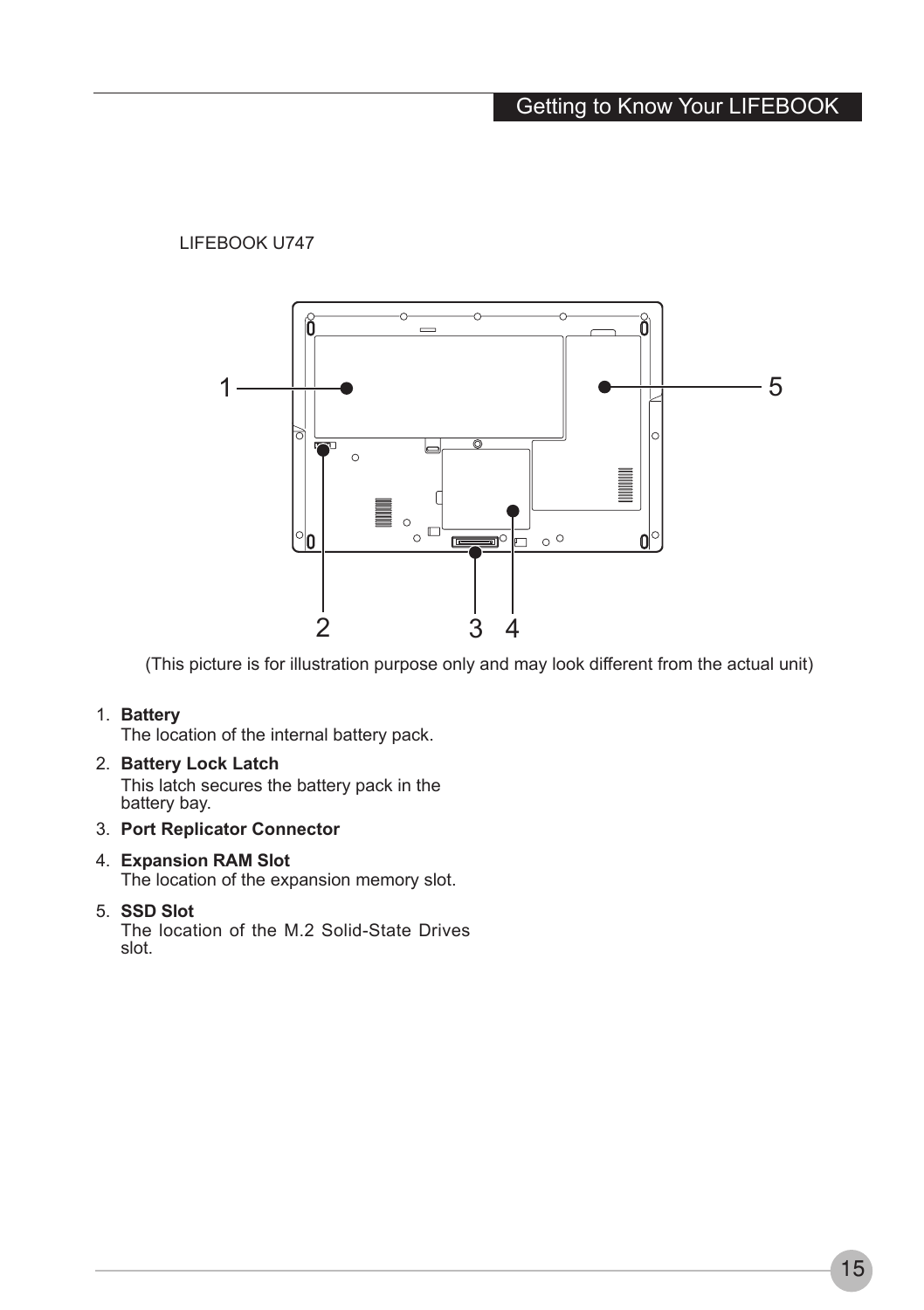#### LIFEBOOK U757



(This picture is for illustration purpose only and may look different from the actual unit)

#### **Battery** 1.

The location of the internal battery pack.

- **Battery Lock Latch** 2. This latch secures the battery pack in the battery bay.
- **Port Replicator Port** 3.

## **Expansion RAM Slot** 4.

The location of the expansion memory slot.

#### **SSD Slot** 5.

The location of the M.2 Solid-State Drives slot.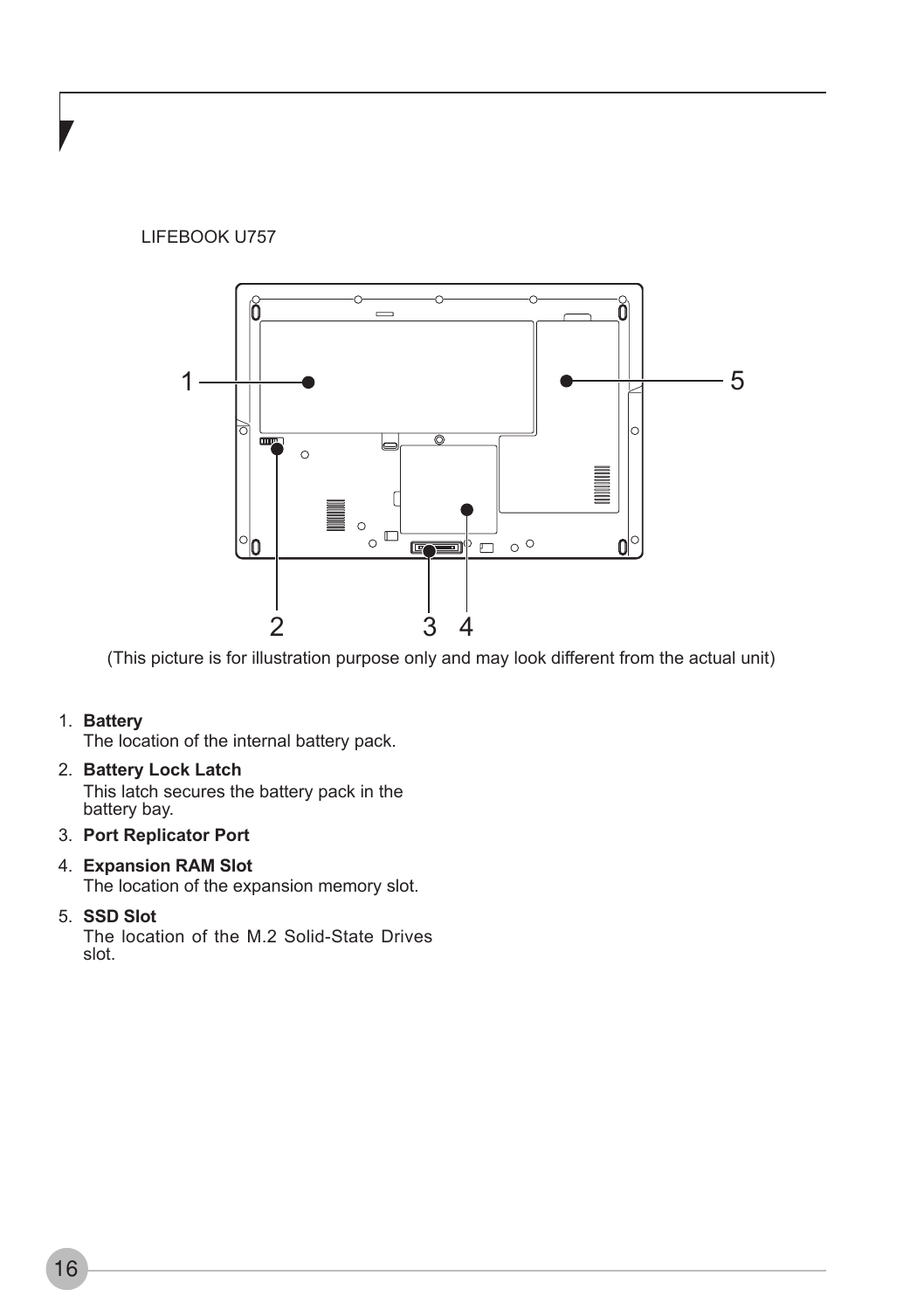#### **STATUS INDICATOR LED**



(This picture is for illustration purpose only and may look different from the actual unit)

1. Power Indicator ( $\textcircled{1}$ )

This indicator turns on when there is power to the notebook. It turns off when the notebook is powered off. This indicator will blink if the notebook is put in suspend mode.

- **Battery Charging Indicator( )** 2. This indicator turns on when internal battery is being charged.
- **Battery Level Indicator (** $\Box$ **)** The Battery Level Indicator states the presence of stardard Li-ion battery and show the remaining power of the battery.
- 4. Hard Disk Access Indicator(〇) This indicator turns on when an internal ard disk drive device or a removable disk drive is being accessed.
- **Wireless LAN / Bluetooth\* Indicator ( )** 5. This indicator turns on when the wireless LAN of the notebook is being activated by, user. \* For model with Bluetooth
- $^6$ . Function Lock Indicator (  $\overline{\boxdot}$  ) This indicator turns on when the function key are locked. (You can press [[[11]+[F1-F12] to activate the multimedia controls.) Press  $\begin{bmatrix} \boxed{6} \end{bmatrix}$  |+ $\begin{bmatrix} \boxed{6} \end{bmatrix}$  |, and it locks it for that session. When the computer reboots, this is reset back to the defaul t.

## **POINT**

 $\bullet$  Do not power off the notebook when the disk drive access indicator is shown. Failture to do so corrupt data on the disk as well as the installed operating system.

#### 7. Num Lock Indicator ( $\lfloor \frac{1}{2} \rfloor$ )

The keyboard is locked in Num Lock mode. (You can use the keyboard as a ten-digit keyboard when the Num Lock mode is turned on). Toggle the Num Lock mode by using the  $\sqrt{\text{NumIN}}$  | key.

- 8. Caps Lock Indicator ( $[A]$ ) Toggle the Caps Lock mode by using the  $[$   $\sqrt{$   $\sqrt{$  caps Lock  $\sqrt{ }$   $\sqrt{ }$   $\sqrt{ }$   $\sqrt{ }$   $\sqrt{ }$   $\sqrt{ }$   $\sqrt{ }$   $\sqrt{ }$   $\sqrt{ }$   $\sqrt{ }$   $\sqrt{ }$   $\sqrt{ }$   $\sqrt{ }$   $\sqrt{ }$   $\sqrt{ }$   $\sqrt{ }$   $\sqrt{ }$   $\sqrt{ }$   $\sqrt{ }$   $\sqrt{ }$   $\sqrt{ }$   $\sqrt{ }$   $\sqrt{ }$   $\sqrt{ }$   $\sqrt{ }$   $\sqrt{ }$   $\sqrt{ }$   $\sqrt{ }$
- **Scroll Lock Indicator (** $\leftarrow$ **1)** This indicator turns on when the lock mode is turned on. You can toggle the Scroll Lock button by using the  $[$   $\sqrt{$  Scr Lk $]$  key while holding down the **independent** key.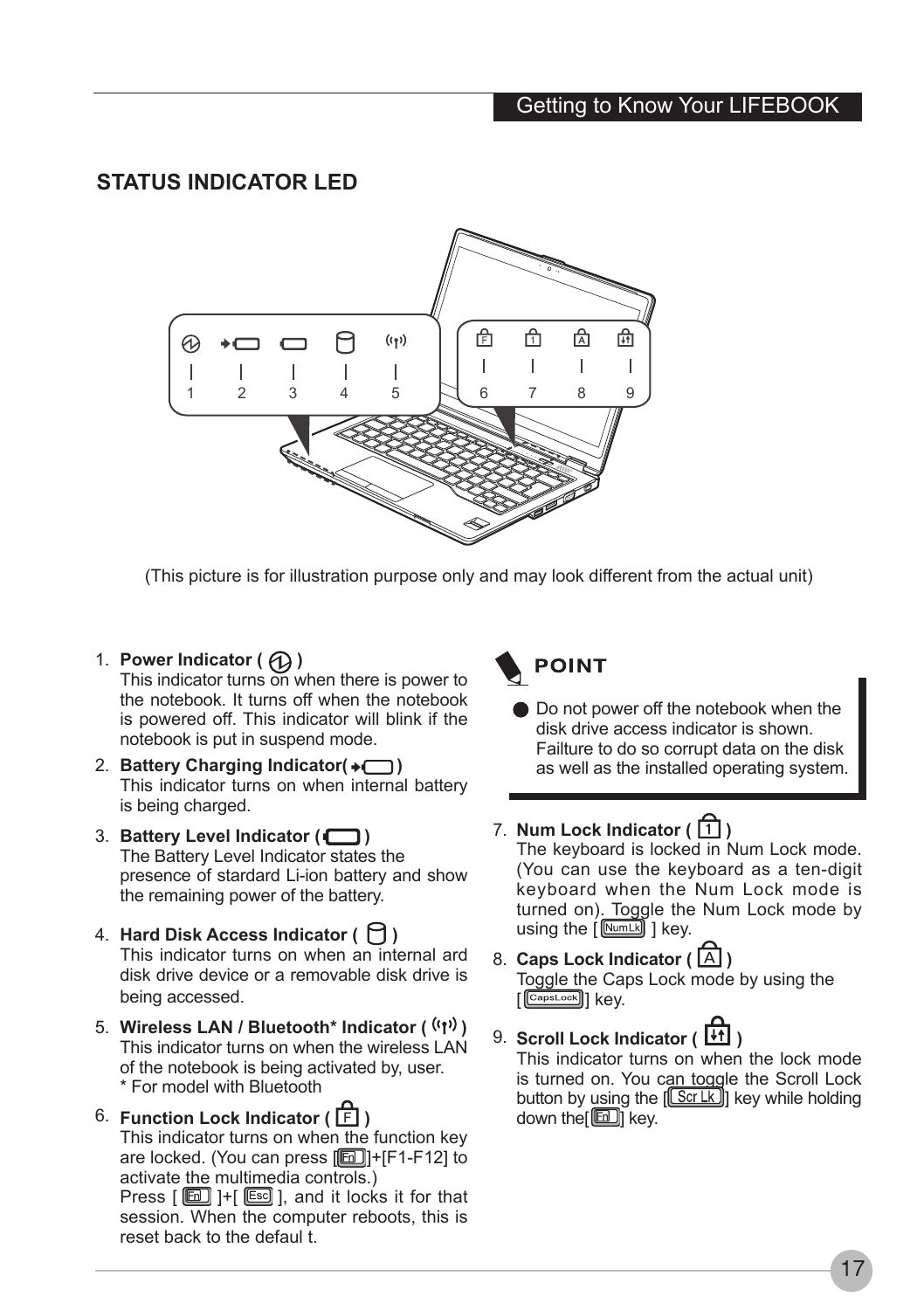## **OPERATING STATUS INDICATOR LED**

## **POINT**

- When the power is turned off, the status display LEDs are all OFF except for during battery charging.
- **1. Battery Charging Indicator ( )** This lamp indicates charging status of built in battery when AC adaptor is connected to PC.
- **Green lamp is lit** Charging completed or not charging due to no built-in battery installed.
- **Orange lamp is lit** Charging.
- **Orange lamp flashes** Charging stopped (due to battery temperature alarm, etc.
- **OFF**

No charging due to disconnect AC adapter.

- **2. Battery Level Indicator ( )**  This lamp indicates remaining level of the built-in battery pack.
- **Green lamp is lit** Remaining battery level: 100% – 51%
- **Orange lamp is lit** Remaining battery level: 50 – 13%
- **Red lamp is lit** Remaining battery level: 12% or below
- **Orange lamp flashes** Measuring remaining battery level (for 4 seconds after built-in battery pack is installed)
- **Red lamp flashes** Abnormal battery condition.
- **OFF** Built-in battery pack disconnected.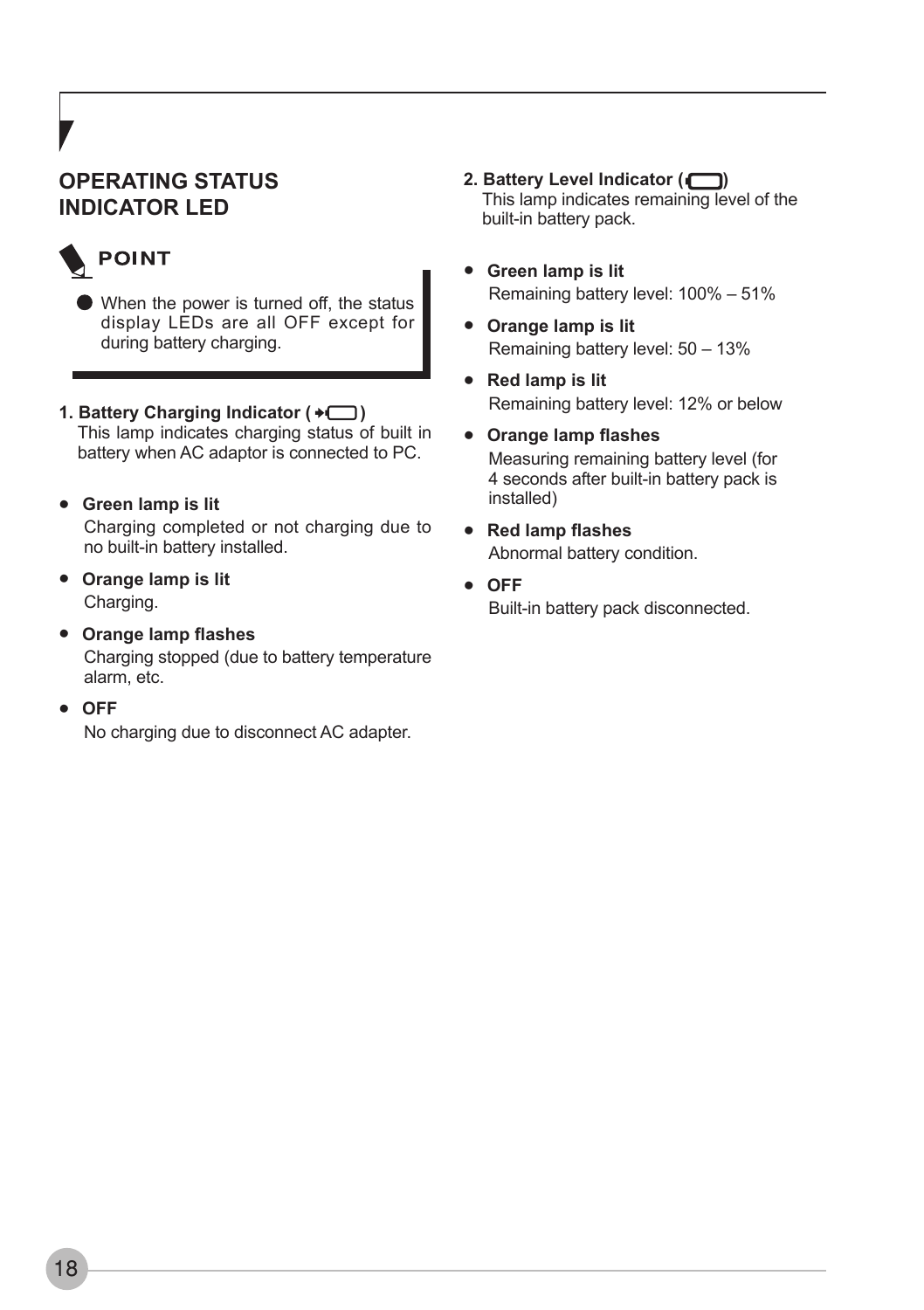#### Using Your LIFEBOOK

#### **RUNNING THE NOTEBOOK ON ITS BATTERY**

#### **Recharging the battery**

#### **1. Connect the AC adapter to your notebook**

The moment you connect an AC adapter to your notebook, the notebook begins to charge the internal standard battery pack. The charging status ( $\rightarrow \rightarrow$ ) on the Status Indicator LED turns on.

**2. When the indicator turns off after the battery is completely charged, disconnect the AC adapter from the notebbok.**



- Before using the supplied battery pack for the very first time after purchase, remember to charge it fully. If a charged battery has not been recharged for more than a month, charge it fully before using it.
- When the battery is fully charged, the charging status indicators  $\Box$  turns green.

## **POINT**

- When the battery is 90% or more charged, it cannot be recharged even if the AC adapter is connected. The battery can be recharged when its power level (i.e. remaining battery life) is 89% or less.
- When a notebook is turned off, all indicators on the status LED goes off immediately if the battery is completely charged. The chargeability of the battery degrades when it is used in an extremely hot or cold place.
- When the battery is very hot, for example, immediately after long usage of the notebook, the battery protection feature may be activated to prevent the battery from being recharged. When the temperature decreases, the notebook automatically begins to charge the battery.
- When an optional modular bay battery is installed, it is charged along with the internal standard battery.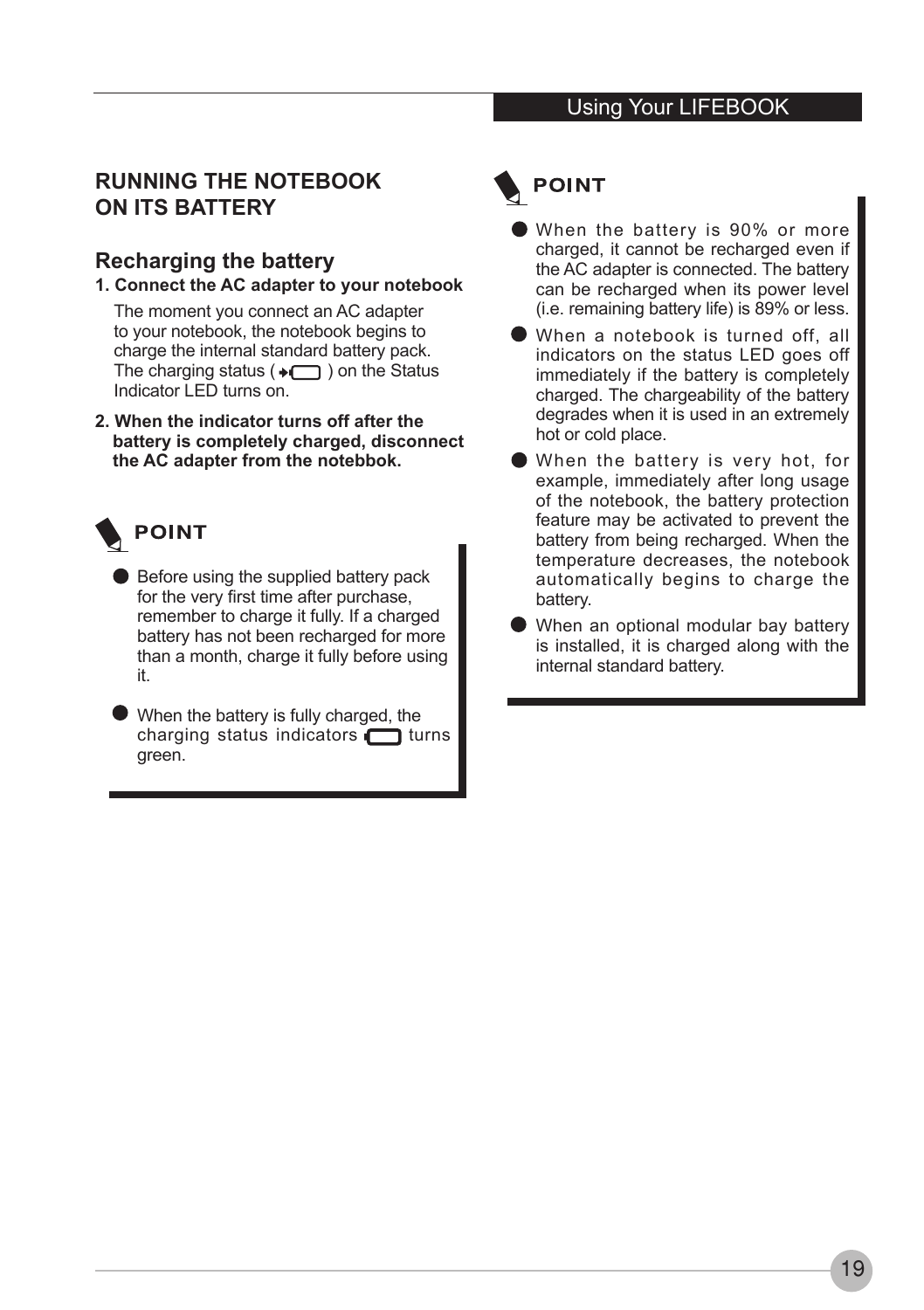#### **Running LIFEBOOK on its Battery**

This section describes the steps to run the notebook on its internal standard battery.

Disconnect the AC adapter from your notebook and press the power button.



Power Button

(This picture is for illustration purpose only and may look different from the actual unit)

- **POINT** 
	- The power level of the battery decreases faster when it is used in a cold place.
	- The chargeability of the battery decreases after it has been used over a long period of time. If the battery runs down very fast, replace it with a new battery.
	- When an optional modular bay battery is installed, it is charged along with the internal standard battery.

#### **Checking the power level of the battery**

When the notebook is turned on or when the battery is being charged, the Battery Level  $indicators$   $\Box$  turns on with different color to show the power level of the battery.

- **Different power level of the battery**
- **Green lamp is lit** Remaining battery level: 100% – 50%
- **Orange lamp is lit** Remaining battery level: 49 – 13%
- **Red lamp is lit** Remaining battery level: 12% or below

## **POINT**

- Due to certain characteristics of Li-ion battery, the Battery Level Indicators may not correctly show the remaining power of the battery, especially under extreme temperature conditions.
- When the battery is 90% or more charged, it cannot be recharged even if the AC adapter is connected to the notebook. The battery can be recharged when its remaing is 89% or less.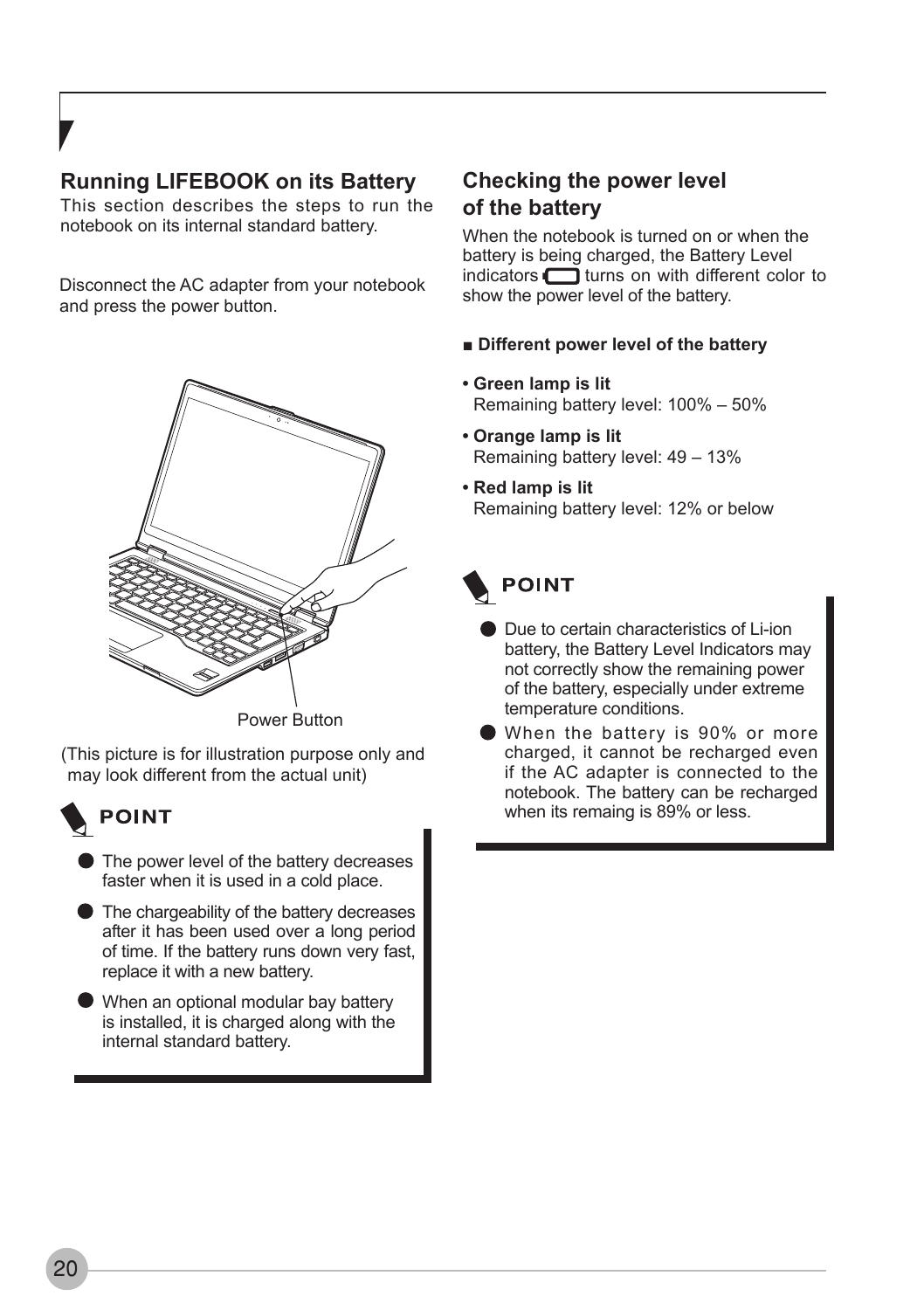#### Using Your LIFEBOOK

#### **Low battery condition**

level, the battery level indicator on the status indicator  $LED \fbox{1}$  turns red. If it turns red, connect the AC adapter to your notebook immediately to recharge the battery.



- The use of a weak battery may result in lost of data you are currently working on. When the battery runs low, connect the AC adapter to your notebook as soon as an external power source is available or immediately save the data you are working on, exit all applications and turn off the notebook.
- Accessing data on the hard disk consumes a lot of power. Therefore when the battery is weak, connect an AC adapter to the notebook before accessing data on the hard disk.
- $\bullet$  If a battery is weak and there is no system activity, the notebook may go into standby(i.e. suspend) mode. However, if there is system activity, the notebook will go into standby mode only after the system activity has completed its processing.
- The notebook will go into standby mode when the indicator reaches 3%. This is the default setting if the notebook.

#### **NOTE 1:**

Battery temperature alarm is to stop charging with battery protection function when emperature of built-in battery pack or extended built-in battery unit becomes too high or too low due to battery heat or cooling down of the battery.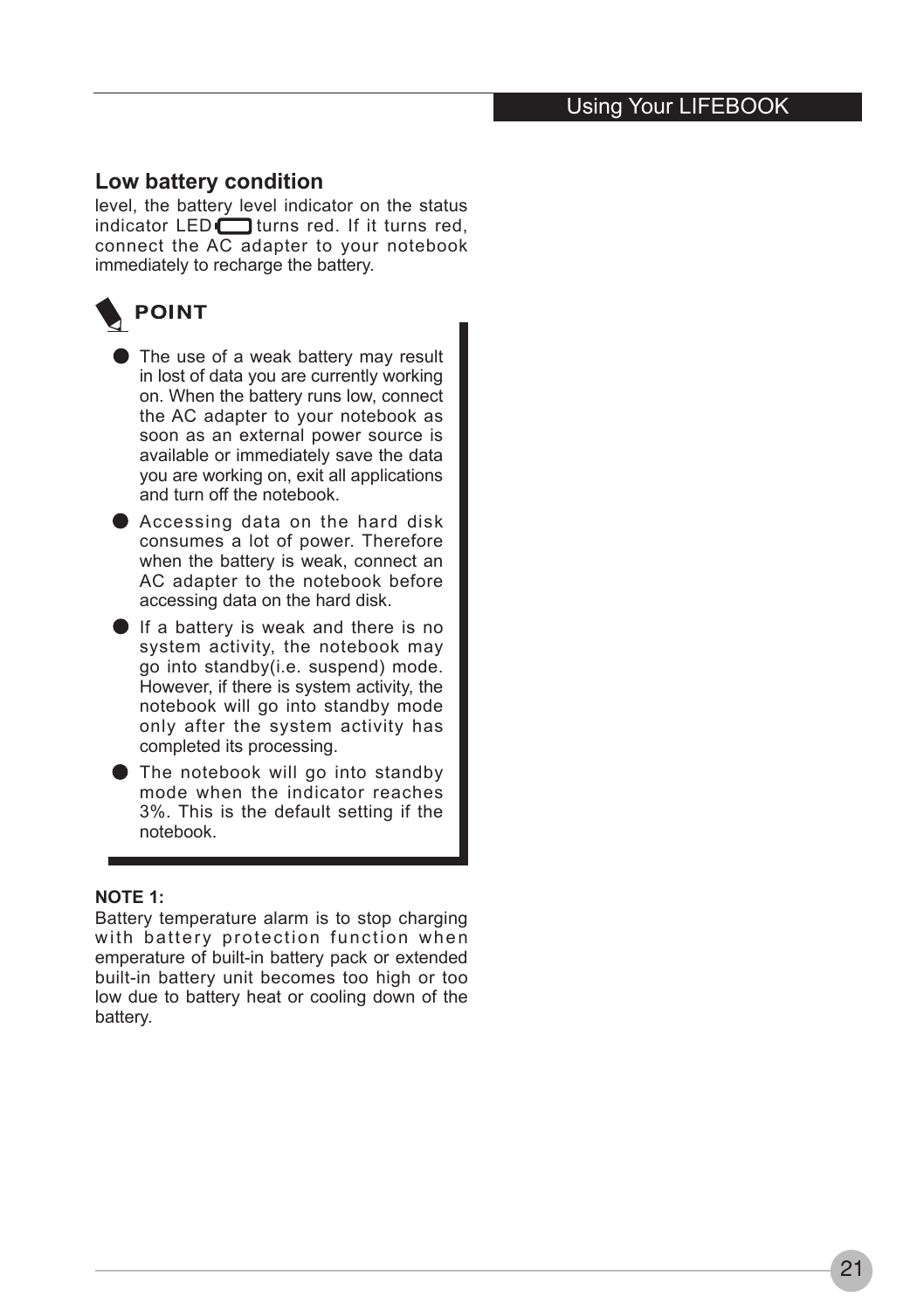### **POWER MANAGEMENT**

Your Fujitsu LIFEBOOK has many options and features for conserving battery power. Some of these features are automatic and need no user intervention, such as those for the internal modem. However, others depend on the parameters you set to best suit your operating conditions, such as those for the display brightness. Internal power managements for your notebook mat be controlled from settings made in your operating system, pre-bundled power management application, or from settings made in BIOS setup utility.

Besides the options available for conserving battery power, there are also some things that you can do to prevent your battery from running down as quickly. For example you can create as appropriate power saving profile, put your notebook into Suspend mode when it is not performing as operation, and you can limit the use of high power devices. As with all mobile, battery power computers, there is a trade-off between performance and power savings.

#### **Power/Suspend/Resume Button**

When you LIFEBOOK is active, the Power/ Suspend/Resume button can be used to manually out your notebook into Suspend mode. Push the Power/Suspend/Resume button when your notebook is active, but not actively accessing anything , and immediately release the button. You will hear two short beeps\* and your system will enter Suspend mode.

If your LIFEBOOK is suspended, pushing the Power/Suspend/Resume button returns your notebook to active operation. You can tell whether the system is Suspended by looking at the Power indicator. If the indicator is visible and not flashing, your notebook is fully operational. If the indicator is visible and fl ashing, your notebook is in Suspend mode. If the indicator is not visible, the power is off or your notebook is in Hibernation mode.*(See Hibernation Feature)*

\* Only applicable for some models

#### **Suspend Mode**

Suspend or Standby mode in WIndows saves the contents of your notebook's system memory during periods of inactivity by maintaining power to critical parts. This mode will turn off the CPU, the display, the hard drive, and all of the other internal components except those necessary to maintain system memory and allow for restarting. Your notebook can be put in Suspend mode by:

- Pressing the Power/Suspend/Resume button when your system is turned on.
- Selecting Standby from the Windows Shut Down menu
- Timing out from lack of activity.
- Allowing the battery to reach the Dead Battery warning condition.

Your notebook's system memory typically stores the file on which you are working you are working, open application information, and any other data required to support operation from Suspend mode, your notebook will return to the point where it left off. You must see the Power.Suspend/Resume button to resume operation, and there must be as adequate power source available, or your notebook will not resume.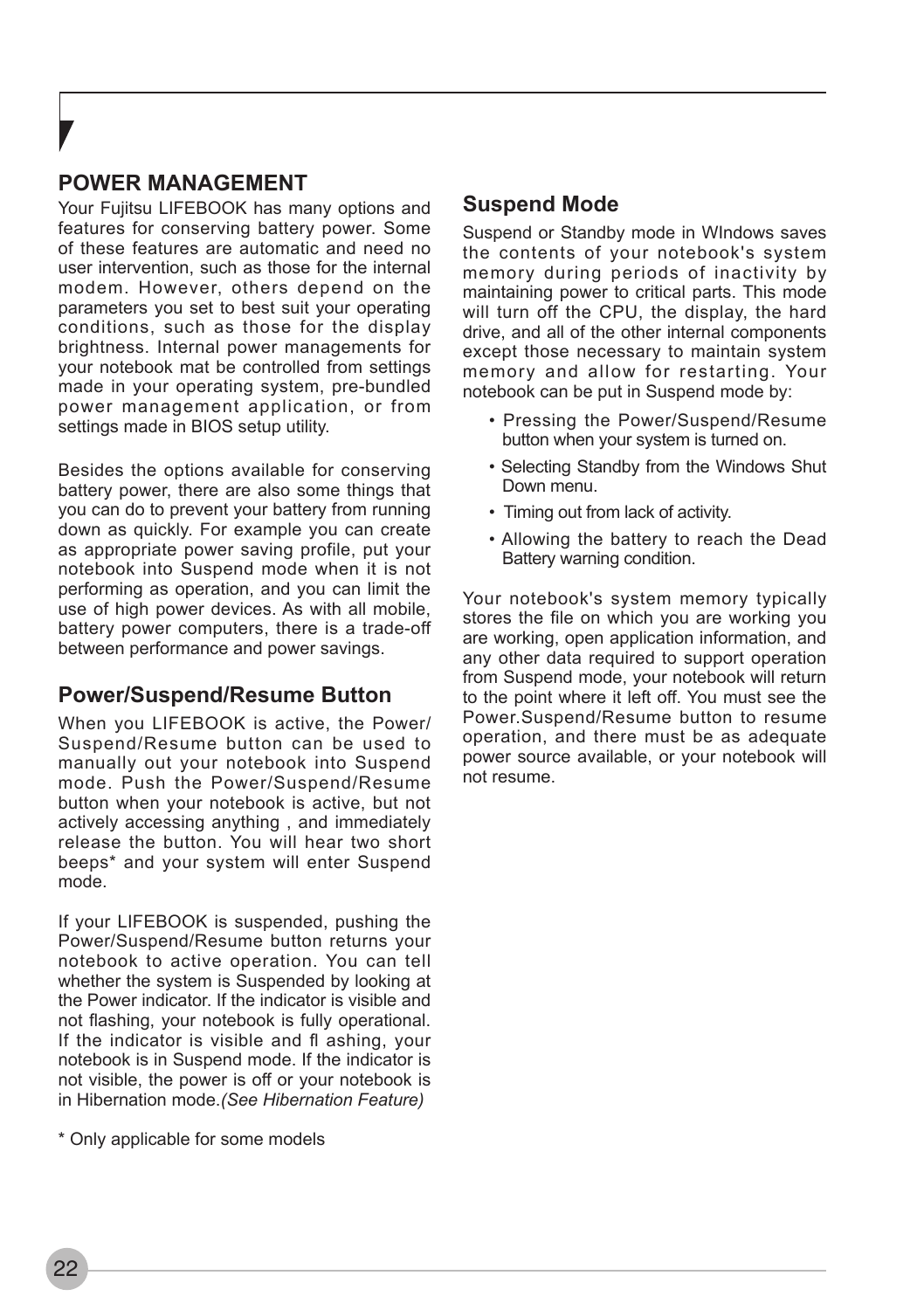#### Using Your LIFEBOOK

## POINT

- If you are running your LIFEBOOK on battery power, be aware that the battery continues to discharge while your notebook is in Suspend mode, though not as fast as when fully operational.
- Disabling the Power/Suspend/Resume button prevents it from being used to put your LIFEBOOK in Suspend or Hibernation(Save-to DIsk) mode. The resume function of the button cannot be disabled.
- The suspend or hibernation(Save-to -Disk) mode should not be used with certain PC cards. Check your PC Card documentation for more information. When PC Cards or external devices are in use, Hibernation(Save-to-Disk) mode cannot return to the exact state prior to suspension, because all of the peripheral devices will be re-initialized when the system restarts.
- If your LIFEBOOK is actively accessing information when you enter the Suspend or Hibernate (Save-to Disk) mode, changes to open files are not lost. The files are left open and memory is kept active during Suspend mode or the memory is transferred to the internal hard drive during hibernation mode.
- The main advantage of using the Hibernation(Save-to-Disk) function is that power is not required to maintain your data. This is particularly important if you wil be leaving your LIFEBOOK in a suspended state for a prolonged period of time. The drawback of using Hibernation mode is the it lengthens the power down and power up sequences and resets peripheral devices.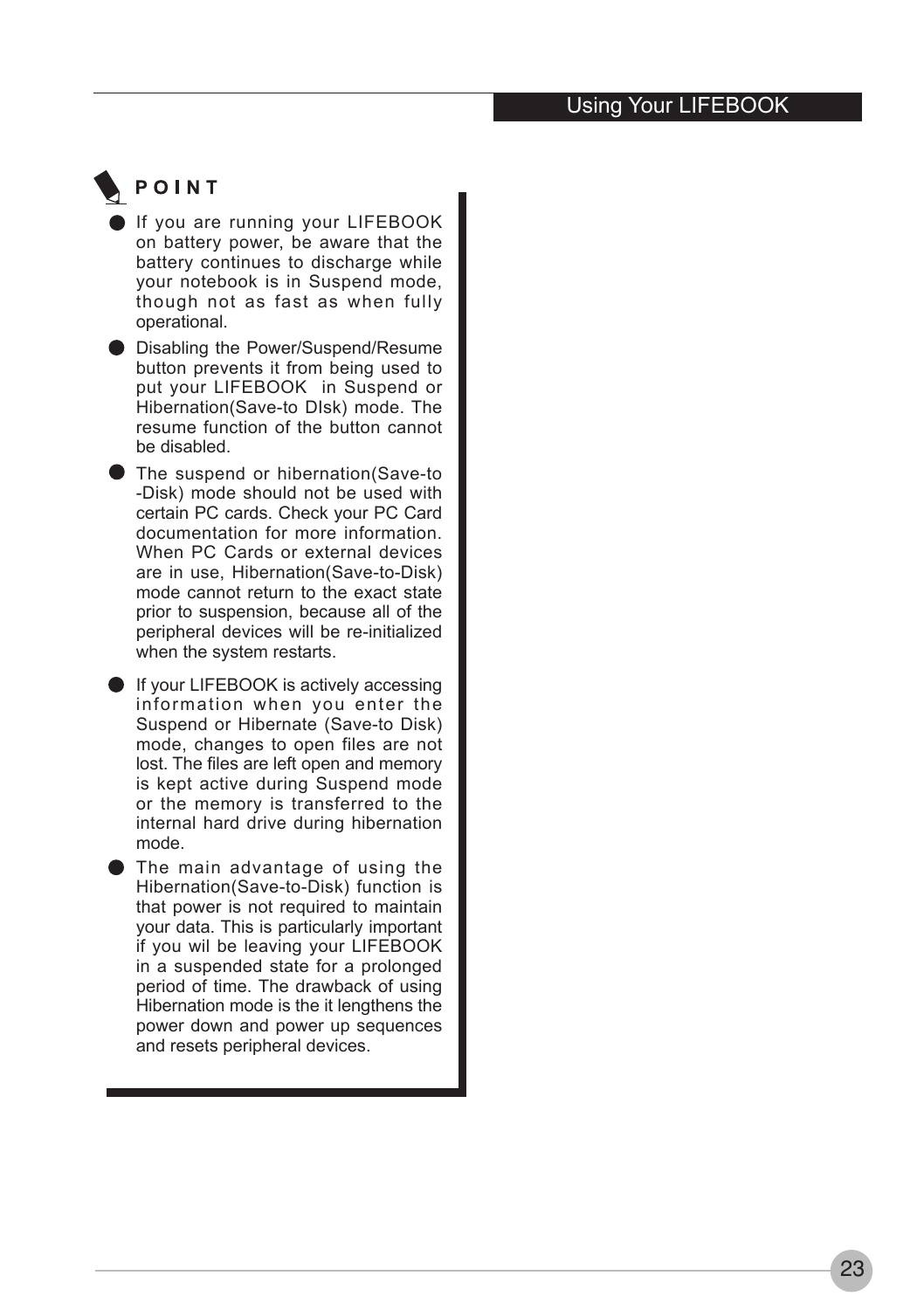#### **Windows Power Management**

The Power Options icon located in the Windows Control Panel allows you to configure some of the power managment settings. For example, you can use the Power Options to set the timeout values for turning off the display and hard disks whether you are running the notebook on battery power or one of the adapters.

#### **Restarting The System**

If your system is on and you need to restart it, be sure that you use the following procedure.

#### **Windows 10**

- 1. Click the Windows icon
- 2. Click the Power, and select Restarting from the list.

## **SIMPORTANT**

Turning off your notebook without exiting Windows or turning on your notebook within 10 seconds of the notebook being shut off may cause an error when you start the next time.

#### **Power Off**

Before turning off power, check that the hard drive/optical drive access indicator is off. If you turn off the power while accessing a disk there is a risk of data loss. To ensure that your notebook shuts down without error, use the Windows shut down procedure.

## **∛** САUТІО N

Be sure to close all files, exit all applications, and shut down your operating system prior to turning off the power. If files are open when you turn the power off, you will lose any changes that have not been saved, and may cause disk errors.

Using the correct procedure to shut down from Windows allows your notebook to complete its operations and turn off power in the proper sequence to avoid errors. The proper sequence is:

#### **Windows 10**

- 1. Click the Windows icon
- 2. Click the **Power**, and select **Shut down**  from the list.

If you are going to store your notebook for a month or more see Care and Maintenance Section.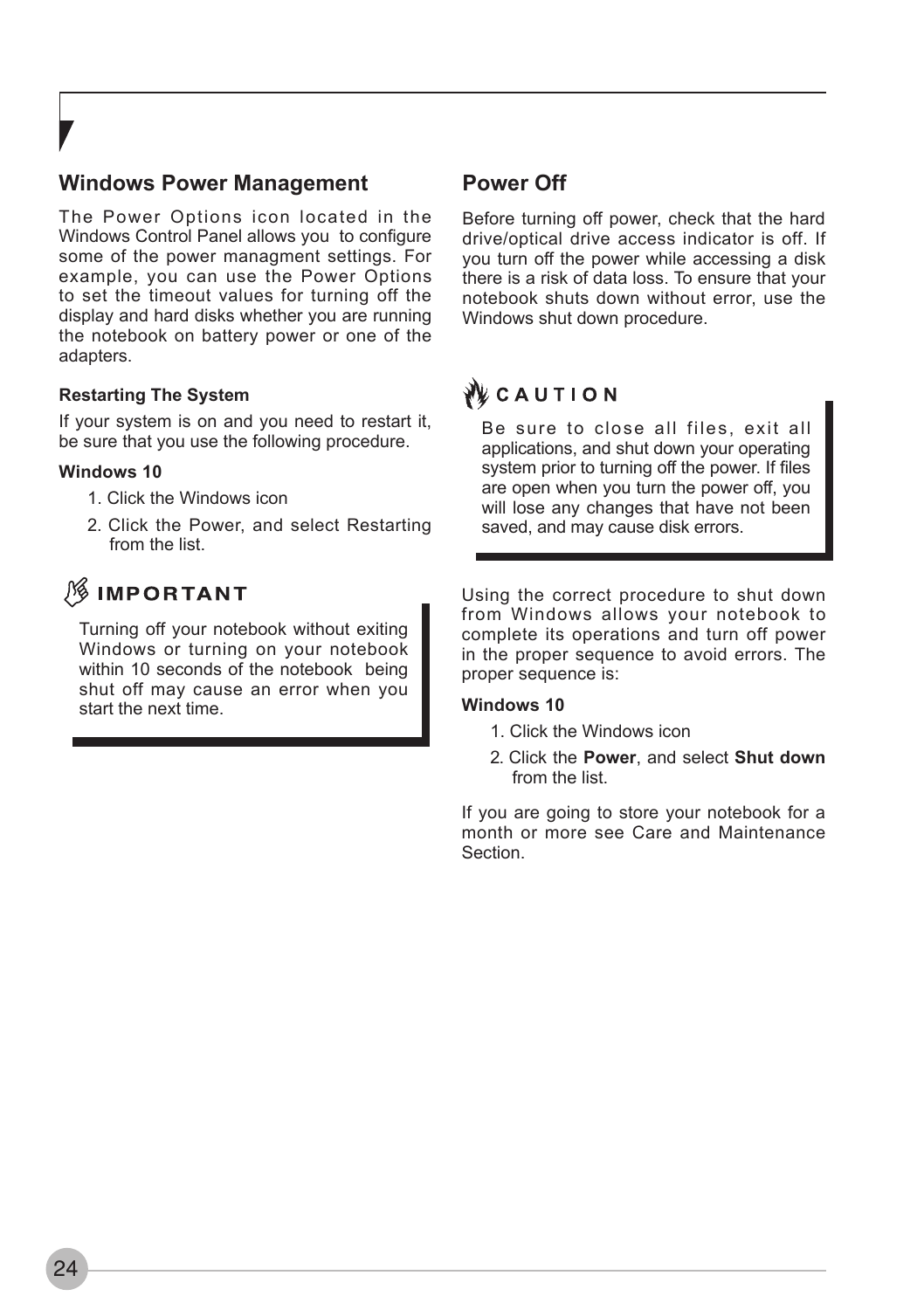#### Using Your LIFEBOOK

#### **POWER SOURCES**



(This picture is for illustration purpose only and may look different from the actual unit)

#### **Connecting the AC Adapter**

The AC adapter provides power for operating your notebook and charging the batteries.

Connecting the AC Adapter

- 1. Plug the DC output cable into the DC -inof your notebook.
- 2. Plug the AC adapter into an AC electrical outlet. (Above Figure)



The Li-ion battery is not charged at the point of purchase. Remember to connect an AC adapter to your notebook to charge it when you use it for the first time.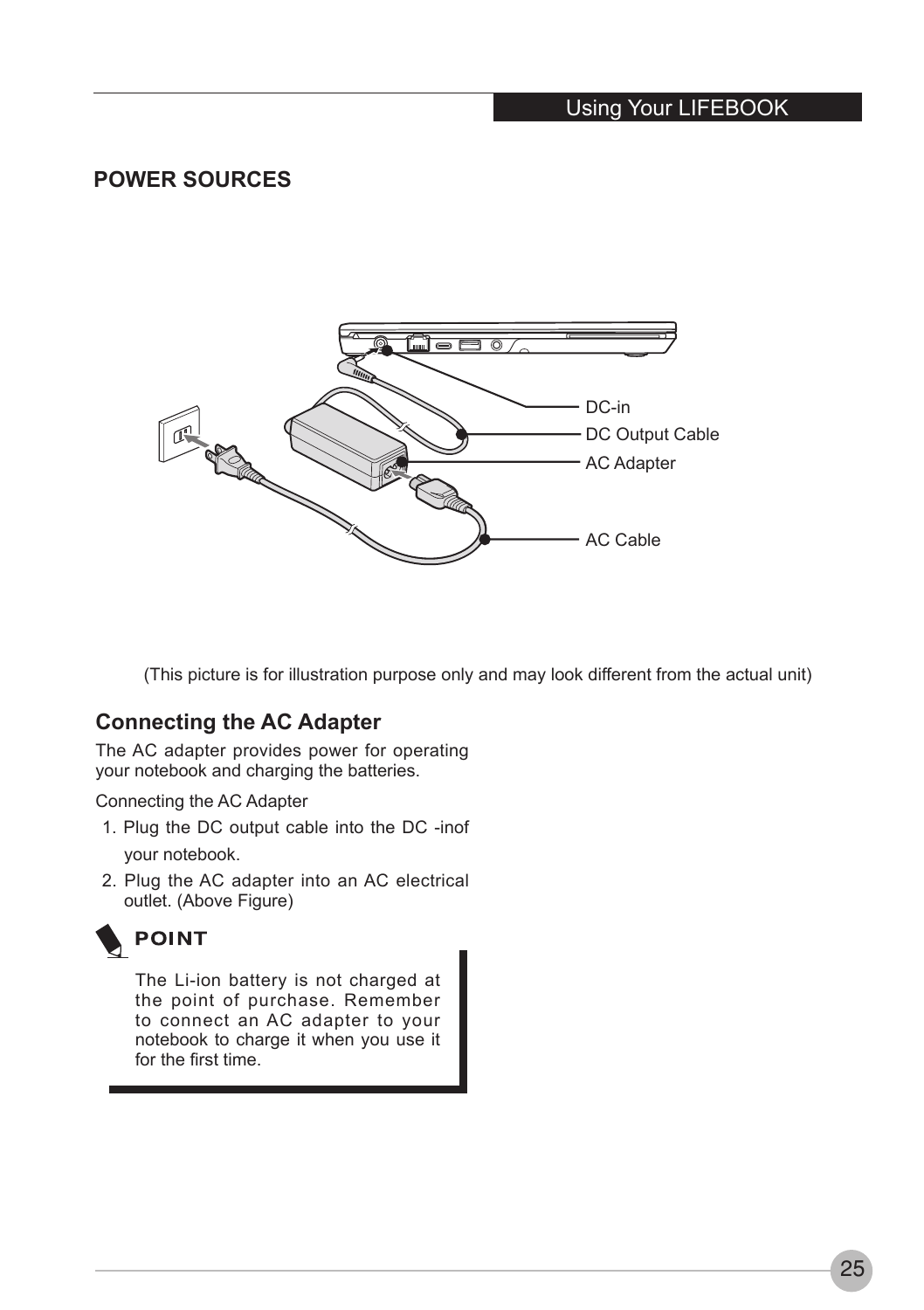#### **Power on**

#### **Power/Suspend/Resume button**

You can use the Power/Suspend/Resume button to turn on your notebook. Once you have connected an AC adapter to the notebook or charged the internal Lithium ion battery, you can power on your notebook.

**POINT** 

When you turn on your notebook. be sure you have a power source connected to it. This means that at least one battery is installed and charged or that the AC adapter is connected and has power.

You can press the Power/Suspend/Resume button to turn off the notebook. After you have finished working on the notebook, you can either leave it in Standby (i.e. suspend) mode or turn it off.

## **炒 C A U T I O N**

Do not carry the notebook around when it is still powered on. Do not subject the notebook to shocks and vibrations. Failure to do so may damage the notebook.

When you power on your notebook, it will perform a Power On Self Test (POST) to check the internal parts and configuration for normal functionality. If an error is found, your notebook will emit an audio warning and/or show an error message.

After satisfactory completion of the Power On Self Test (POST), your notebook will load your operating system.

#### **Power off**

Before turning off the power, check that the Hard Drive, Optical Disk access and PC Card indicators are all Off. If you power off the notebook when it is acessing the disk or PC Card, data may be lost or corrupted.To power off the notebook, always shut down the notebook properly using the Windows shutdown procedure.

## **WE CAUTION**

Remember to close all files, exit all applications and shut down the operating system prior to turning off the power using the power button. If documents are opened when the notebook is turned off, data may be lost and this may result in disk errors.

Remember to use the correct procedure to shut

down the notebook. The proper procedure is:

#### **Windows 10**

- 1. Click the Windows icon
- 2. Click the **Power**, and select **Shut down**  from the list.

#### **Warranty Registering for Your Fujitsu LIFEBOOK**

#### **How do I register?**

You can register your LIFEBOOK by going to our website: **http://ww3.fujitsu-pcap.com.hk/SUP/**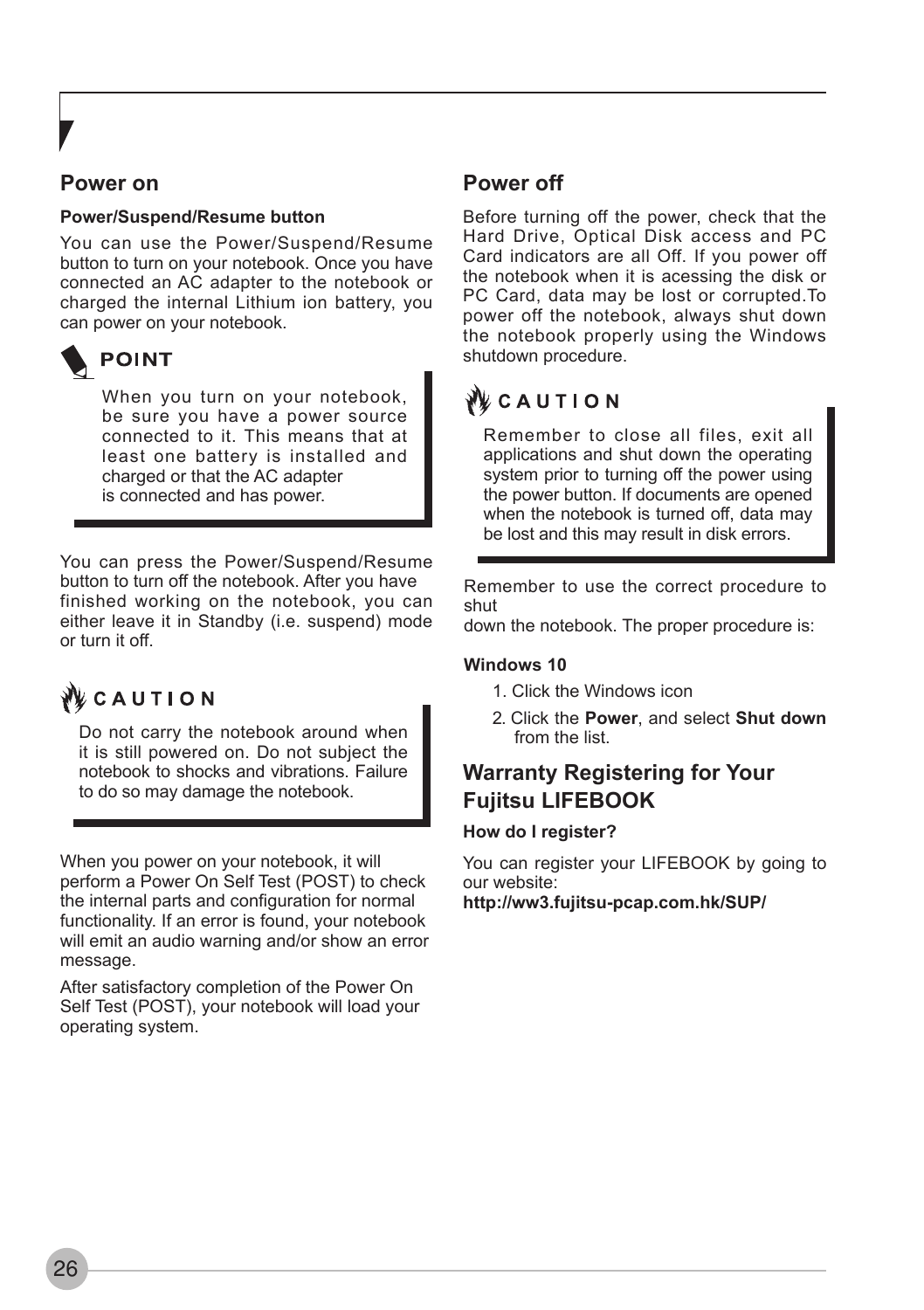## Explicit Self-instal

#### **PORT REPLICATOR**



- **Power Button** 1.
- **Audio-in and out** 2.
- **Port Replicator Lock** 3.
- **LAN (RJ45)**  4.
- **VGA Connector** 5.
- **DVI Connector** 6.
- **DisplayPort** 7.
- **USB 3.0**  8.
- **USB Type-C** 9.
- **DC-in**  10.
- **Cylindrical Keyloack for notebook** 11.
- **Port Replicator Connector for notebook** 12.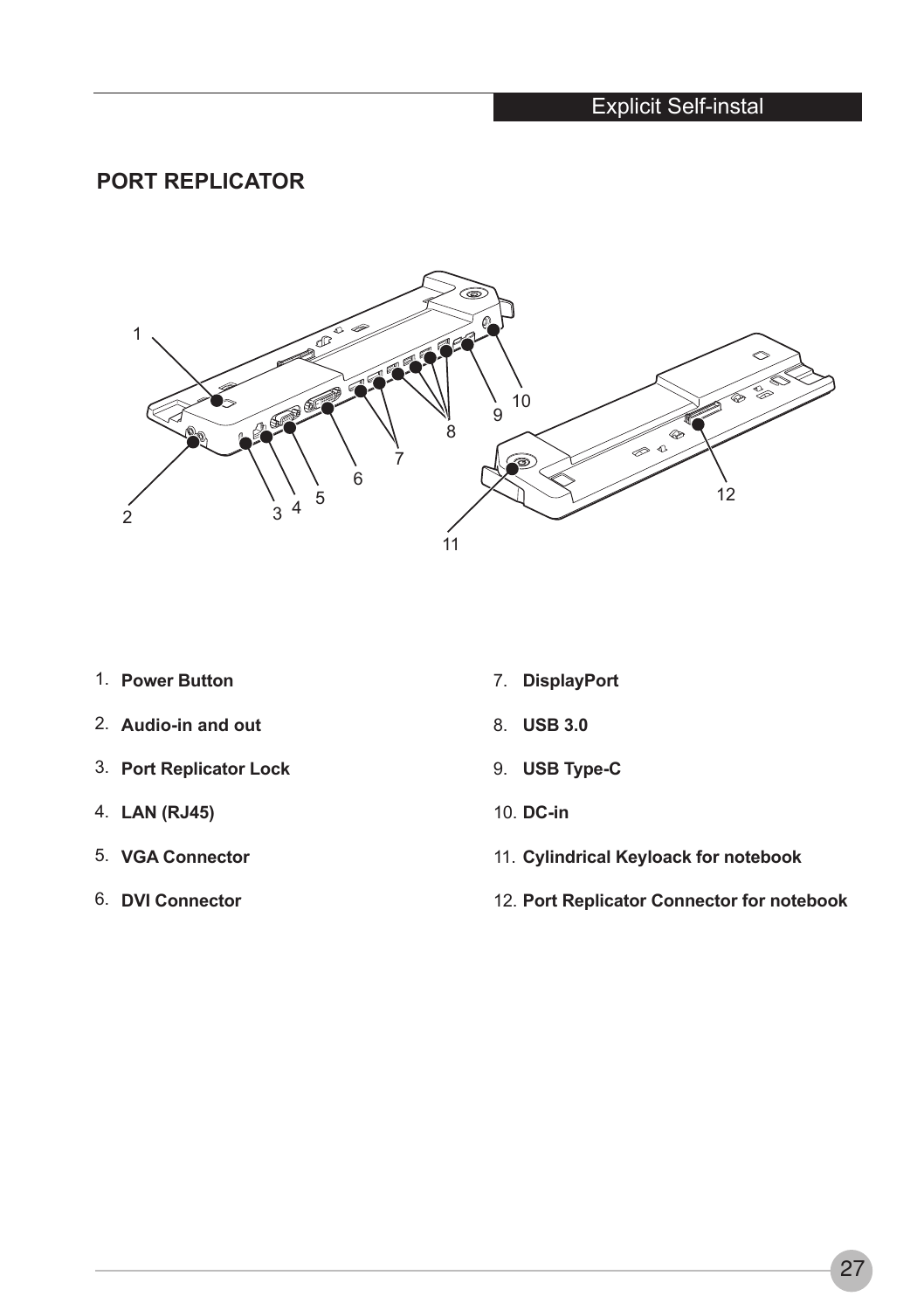## **Connecting the Port Replicator**

## **WCAUTION**

Before docking or undocking your notebook with the port replicator, be sure to touch a grounded metal object to prevent electrostatic discharge from affecting the computer components.

Align your notebook to the Port Replicator 1. connector.



- 2. Place your notebook to the port replicator and press both sides of your notebook until a "click" sound occurs. Your notebook is now connected to the port replicator.
- 3. You can lock the port replicator with notebook by Cylindrical Keylock for security.



#### **Disconnecting the Port Replicator**

- 1. Unlock the port replicator.
- 2. Pull the slide lock as shown.



3. Disconnect your notebook from the port replicator.

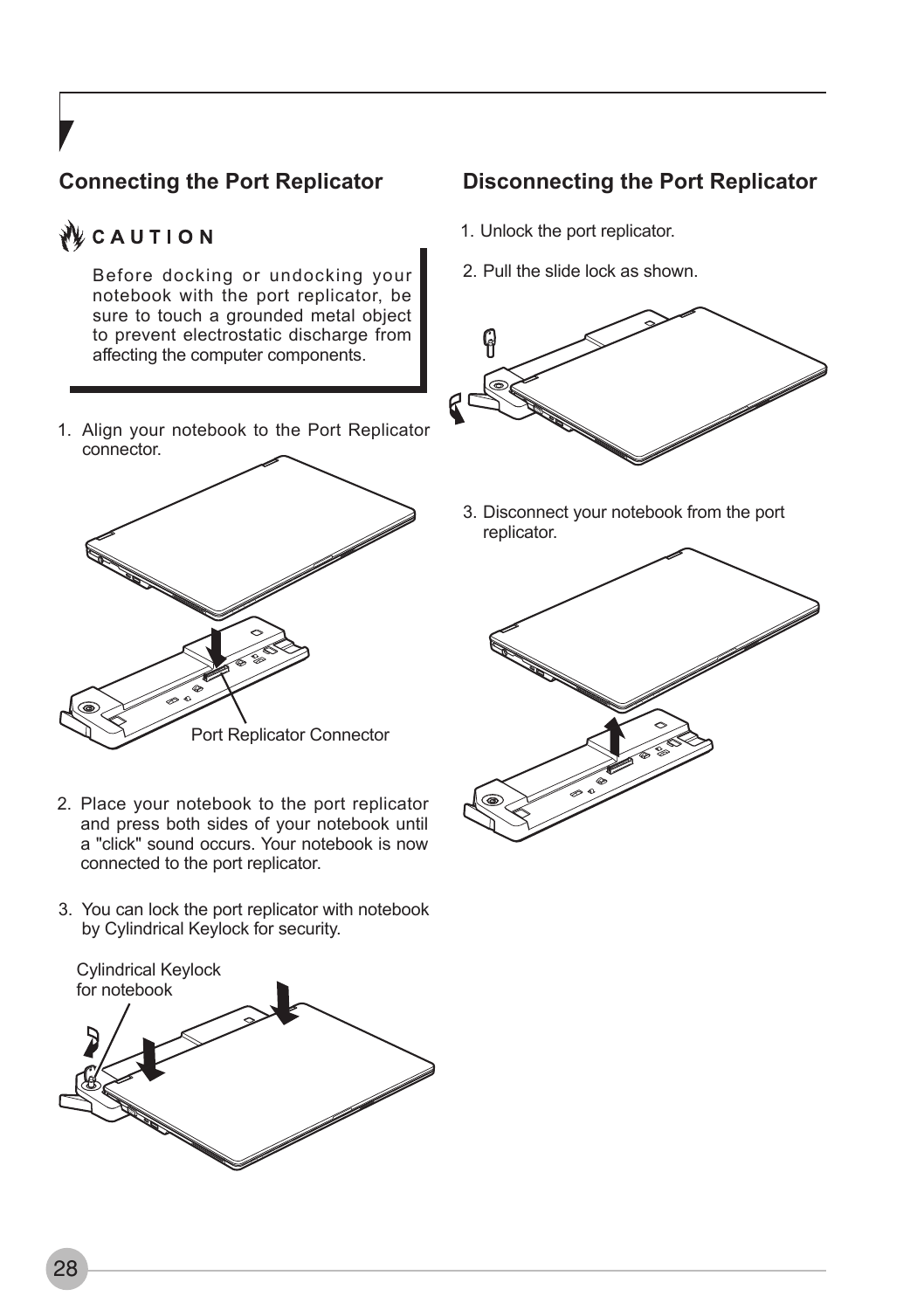#### Explicit Self-instal

#### **CHANGING THE BATTERY**

## **A** WARNING

- Before changing battery bay, remember to power off the notebook and disconnect the AC adapter from it.
- Keep small objects, such as a cover, caps and screws, out of the reach of babies and children. These small objects may suffocate a baby or child if they are swallowed accidentally. Should such an accident happen, consult a doctor immediately.

You can install an optional battery module.

- **1. Turn off the notebook and disconnect the AC adapter from it.**
- **2. Close the LCD panel and place the notebook upside down.**
- **3. Unlock Battery Lock Latch and release the battery cover as shown in Fig.**



## **IMPORTANT**

Close the LCD panel gently. Do not exert excessive pressure to it. Failure to do so may damage the LCD panel.

**4. Take the battery from battery bay** 



**5. Put a new battery into the battery bay.**



## **IMPORTANT**

After removing the battery, please take necessary precautions to prevent it from being shorted. For example, you can seal the connector ends with insulating tape. After removing the battery pack, do not mix it with other types of battery. The internal battery pack contains recyclable material.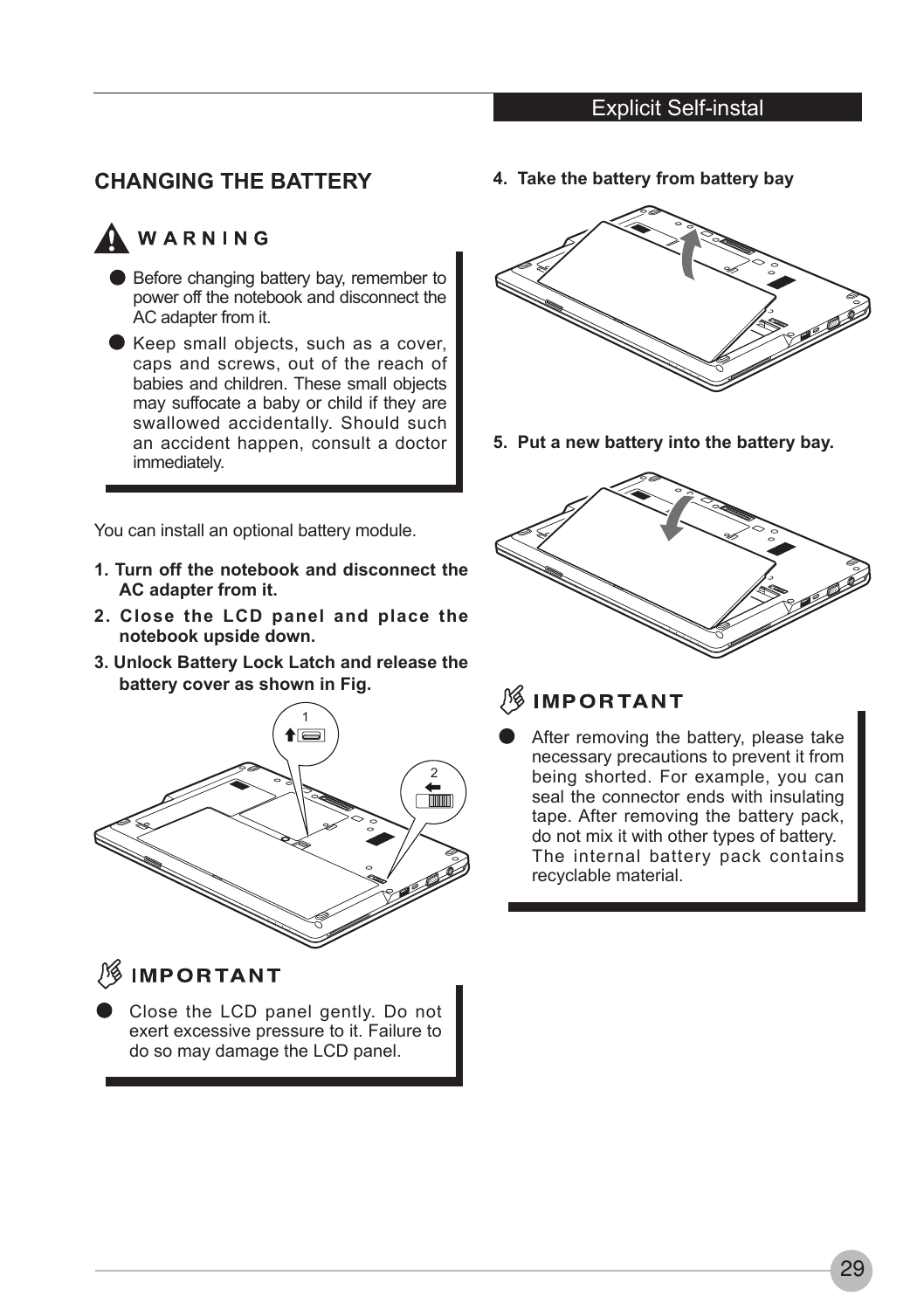## **ADDING MEMORY**

#### **Where to install memory**

This LIFEBOOK has two RAM slot, it has a maximum capacity of 32GB (16GB x 2).

#### **Preparing necessary items**

#### **• Philips screwdriver**

Use a screwdriver of appropiate size to remove the screws on the cover. Failure to do so may damage the head of the screws.



| <b>Total capacity</b> | Slot <sub>1</sub> | Slot 2 |
|-----------------------|-------------------|--------|
| 4GB                   | 4GB               |        |
| 4GB                   | 4GB               | 4GB    |
| 8GB                   | 8GB               |        |
| 8GB                   | 8GB               | 8GB    |
| 16GB                  | 16GB              |        |
| 32GB                  | 16GB              | 16GB   |

## **POINT**

Memory Module Configuration Table. The table below shows combinations of memory size modules that can be installed on your notebook.

The installation of any combination of memory size modules other than the combinations shown below can impair the functioning of your notebook.

This LIFEBOOK is capable of operating in dual channel memory mode. To realized the full performance benefits, the two memory slots must be installed with two DDR4-2133 memory modules of the same capacity and specification. We strongly recommend you to use only Fujitsu approved memory modules.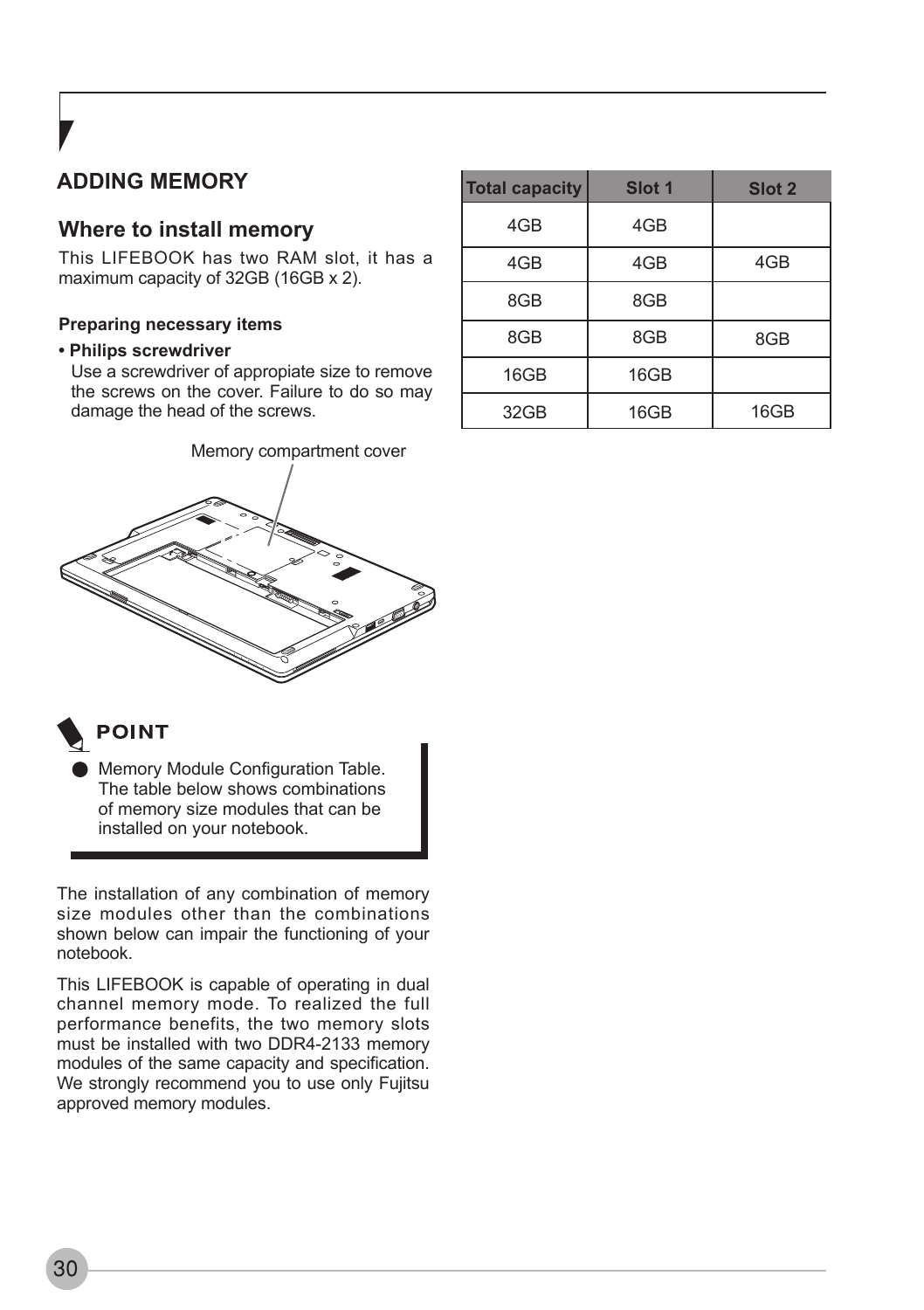#### Explicit Self-install

#### **Installing memory module**

To install memory, perform these steps.



Before installing any memory module, remember to power off the notebook and disconnect the AC adapter from it.

- Keep small objects, such as a cover, caps and screws, out of the reach of babies and children. These small objects may suffocate a baby or child if they are swallowed accidentally. Should such an accident happen, consult a doctor immediately.
- CAUTION
	- Certain components around the memory slots are very hot when the notebook is powerd on for a long period of time.
	- To avoid possible burns, do not install or remove memory module immediately after turning off the notebook. Wait for a while until its internal components cool down.
	- To install or remove a memory module, hold it by the edge and be careful not to touch any component and IC chip.
	- Memory module is made of materials sensitive to human body static charges. Before handling a memory module, always touch an appropiate metal object to discharge static charges from your body.
	- **•** Please remember to turn off the notebook before you begin to install or remove a memory module. If the notebook is placed in standby or hibernate mode while the memory is removed, data may be lost or corrupted. This may also damage the memory module.
- **1. Turn off the notebook and disconnect the AC adapter from it.**
- **2. Close the LCD panel and place the notebook upside down.**
- **3. Remove the screw securing the memory compartment slot cover and remove it.**

Remove the battery compartment cover at the bottom of the notebook.



**4. Install the memory module**

Insert the memory module into the slot with the notch in the memory module aligned with the projection on the connector, and push the memory module down unit it locks in place with a click sound.



Notch in the module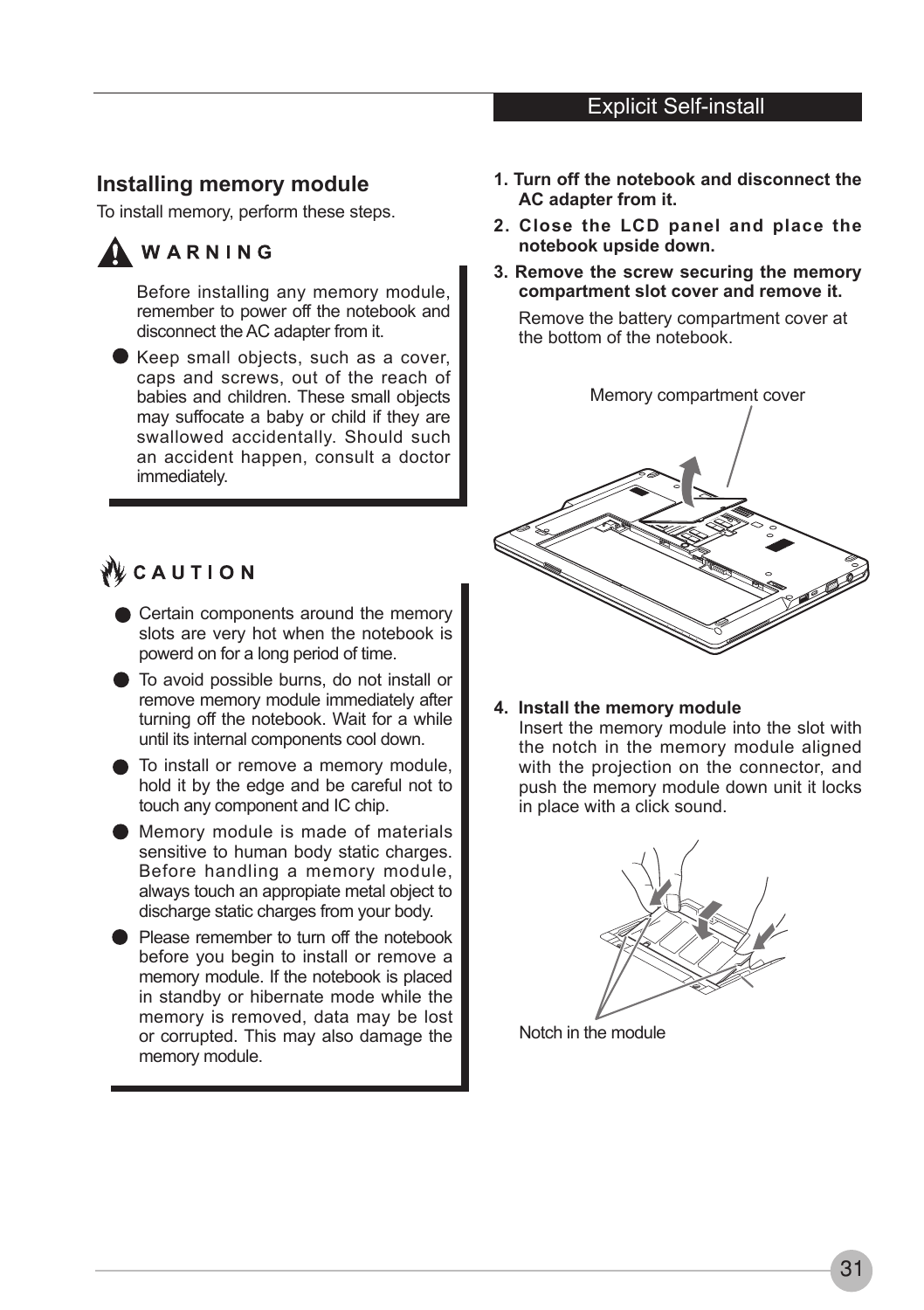5. Attach the memory compartment cover and secure it with screws. Attach the cover removed in step 3.